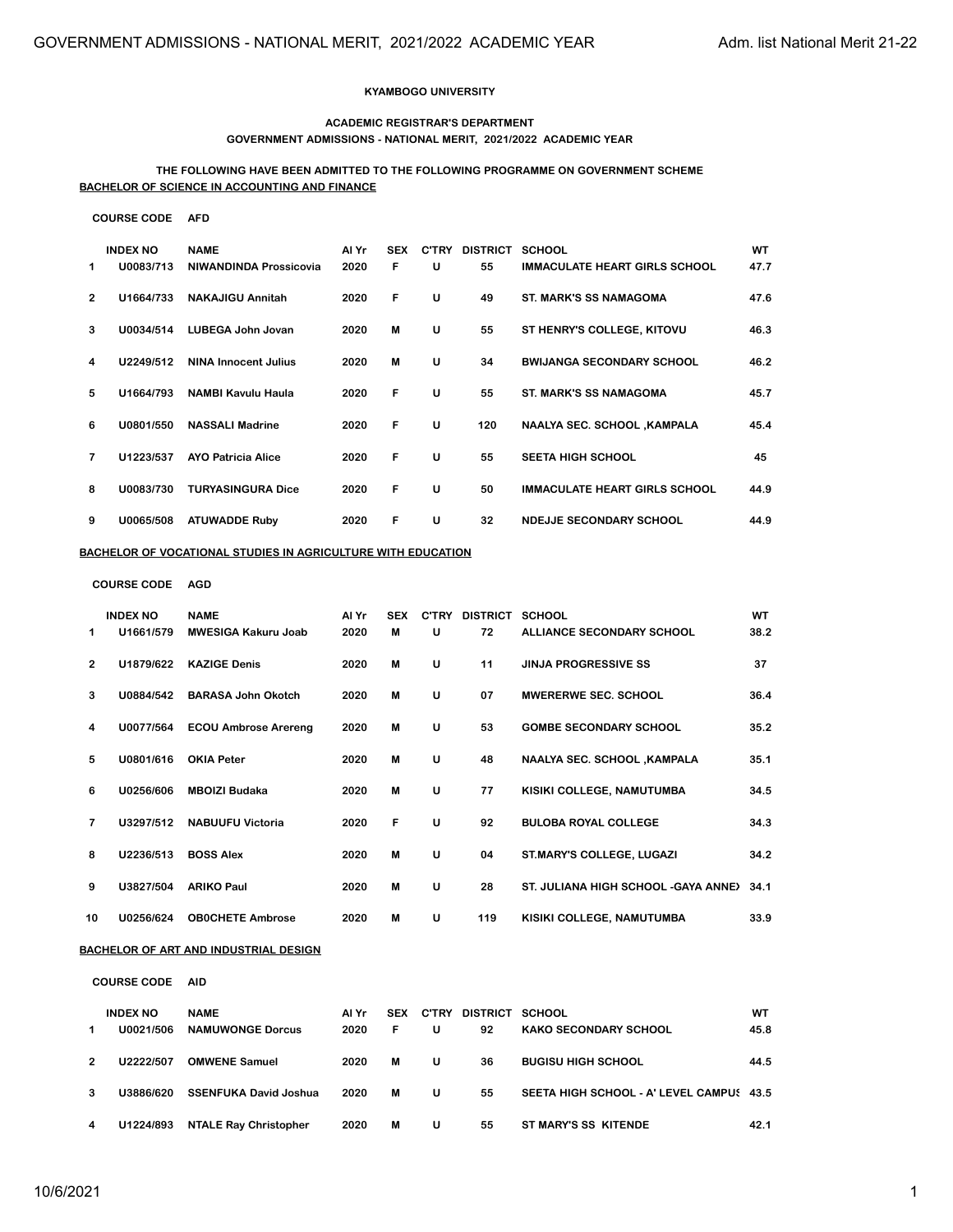| 5  | U0669/535                       | <b>MUGABI Michael Raymond</b>                           | 2020          | M               | U | 40                          | ST. BRUNO SSERUNKUMA'S SS, GOLI                | 42.1        |
|----|---------------------------------|---------------------------------------------------------|---------------|-----------------|---|-----------------------------|------------------------------------------------|-------------|
| 6  | U2929/522                       | <b>LAMARO Edna Moreen</b>                               | 2020          | F               | U | 27                          | SEETA H/S GREEN CAMPUS, MUKONO                 | 41.8        |
| 7  | U3216/546                       | <b>KAWOOYA Bashir</b>                                   | 2020          | M               | U | 32                          | <b>BUSIIKA MUSLIM SENIOR SECONDARY S(41.7)</b> |             |
| 8  | U0192/557                       | <b>ADOCH Racheal</b>                                    | 2020          | F               | U | 08                          | <b>ST.JOSEPH'S GIRLS, NSAMBYA</b>              | 41.7        |
| 9  | U0109/504                       | <b>ALIBA Linda Suzan</b>                                | 2020          | F               | U | 53                          | <b>WAMPEWO NTAKE SEC. SCHOOL</b>               | 41.6        |
|    |                                 | BACHELOR OF ENGINEERING IN AUTOMATIVE POWER ENGINEERING |               |                 |   |                             |                                                |             |
|    | <b>COURSE CODE</b>              | <b>APD</b>                                              |               |                 |   |                             |                                                |             |
| 1  | <b>INDEX NO</b><br>U0459/562    | <b>NAME</b><br><b>KASUJJA Jibril</b>                    | Al Yr<br>2020 | <b>SEX</b><br>M | U | C'TRY DISTRICT SCHOOL<br>55 | <b>KAWEMPE MUSLIM SS</b>                       | WT<br>50.5  |
| 2  | U0962/512                       | <b>EDEMA Julius Ceaser</b>                              | 2020          | М               | U | 01                          | <b>SEROMA CHRISTIAN HIGH SCHOOL</b>            | 50.4        |
| 3  | U0685/580                       | <b>MUHUMUZA Karim Silver</b>                            | 2020          | М               | U | 34                          | <b>MITYANA MODERN SS</b>                       | 50.1        |
| 4  | U3135/509                       | <b>LUKWAGO Bashiru</b>                                  | 2020          | M               | U | 92                          | KINAAWA HIGH SCHOOL KASANGATI                  | 49.9        |
| 5  | U1085/519                       | <b>ANYWAR Denis Onyim</b>                               | 2020          | M               | U | 99                          | BP CYPRIAN KIHANGIRE SS LUZIRA                 | 49.5        |
| 6  | U0737/512                       | <b>KIYOMBO Aggrey</b>                                   | 2020          | M               | U | 91                          | <b>BULO PARENTS S S</b>                        | 49.5        |
| 7  | U1476/523                       | <b>KAYEMBA Muhammed</b>                                 | 2020          | M               | U | 93                          | RAINBOW HIGH SCHOOL, BUDAKA                    | 49.4        |
| 8  | U0033/506                       | ATHOOLERE Arnold Byakator 2020                          |               | M               | U | 55                          | ST MARY'S COLLEGE, KISUBI                      | 48.8        |
| 9  | U0298/525                       | <b>OKENY Geoffrey</b>                                   | 2020          | M               | U | 99                          | LUWERO SECONDARY SCHOOL                        | 48.8        |
| 10 | U0962/636                       | <b>LINDA Daniel</b>                                     | 2020          | M               | U | 04                          | <b>SEROMA CHRISTIAN HIGH SCHOOL</b>            | 48.7        |
|    | <u>BACHELOR OF ARCHITECTURE</u> |                                                         |               |                 |   |                             |                                                |             |
|    | <b>COURSE CODE</b>              | <b>ARD</b>                                              |               |                 |   |                             |                                                |             |
| 1  | <b>INDEX NO</b><br>U0391/507    | <b>NAME</b><br>NABUGODI Cinderella Mera                 | Al Yr<br>2020 | <b>SEX</b><br>F | U | C'TRY DISTRICT SCHOOL<br>36 | ST.JOSEPH'S S S, NAGGALAMA                     | WT.<br>52.8 |
| 2  | U1085/538                       | <b>KAWUNDA Patrick</b>                                  | 2020          | M               | U | 23                          | BP CYPRIAN KIHANGIRE SS LUZIRA                 | 52.4        |
| 3  | U0955/521                       | <b>KIBIRIGE Jethro</b>                                  | 2020          | M               | U | 16                          | KASUBI S.S.                                    | 52.4        |
| 4  | U0013/523                       | <b>KWAGALA Elizabeth Lydia</b>                          | 2020          | F               | U | 16                          | <b>GAYAZA HIGH SCHOOL</b>                      | 51.3        |
| 5  | U0742/502                       | <b>SSEKITTO Ramathan</b>                                | 2020          | M               | U | 16                          | KAKUNGULU MEM. SCH., KAMPALA                   | 50.9        |
| 6  | U2167/507                       | <b>MUSITWA Isaac</b>                                    | 2020          | М               | U | 04                          | SEETA HILL COLLEGE, MUKONO                     | 50.8        |
| 7  | U0041/616                       | <b>SSEMPIJJA Allan</b>                                  | 2020          | M               | U | 32                          | LUBIRI SECONDARY SCHOOL                        | 50.8        |
|    |                                 | BACHELOR OF ADMINISTRATIVE AND SECRETARIAL SCIENCE      |               |                 |   |                             |                                                |             |

**COURSE CODE ASD**

|                | <b>INDEX NO</b><br>U0942/589 | <b>NAME</b><br><b>OPILENI Charity</b> | Al Yr<br>2020 | <b>SEX</b><br>F. | C'TRY<br>u | DISTRICT SCHOOL<br>03 | <b>FORT-PORTAL SS</b>               | WТ<br>47.6 |
|----------------|------------------------------|---------------------------------------|---------------|------------------|------------|-----------------------|-------------------------------------|------------|
| $\overline{2}$ | U2340/504                    | NABULYA Maria Mary                    | 2020          | - F -            | U          | 16                    | <b>GAYAZA ROAD SECONDARY SCHOOL</b> | 45.3       |
|                | U2951/567                    | <b>NIWAHEREZA Desire</b>              | 2020          | F.               | u          | 50                    | NTUNGAMO GIRLS' HIGH SCHOOL         | 43.7       |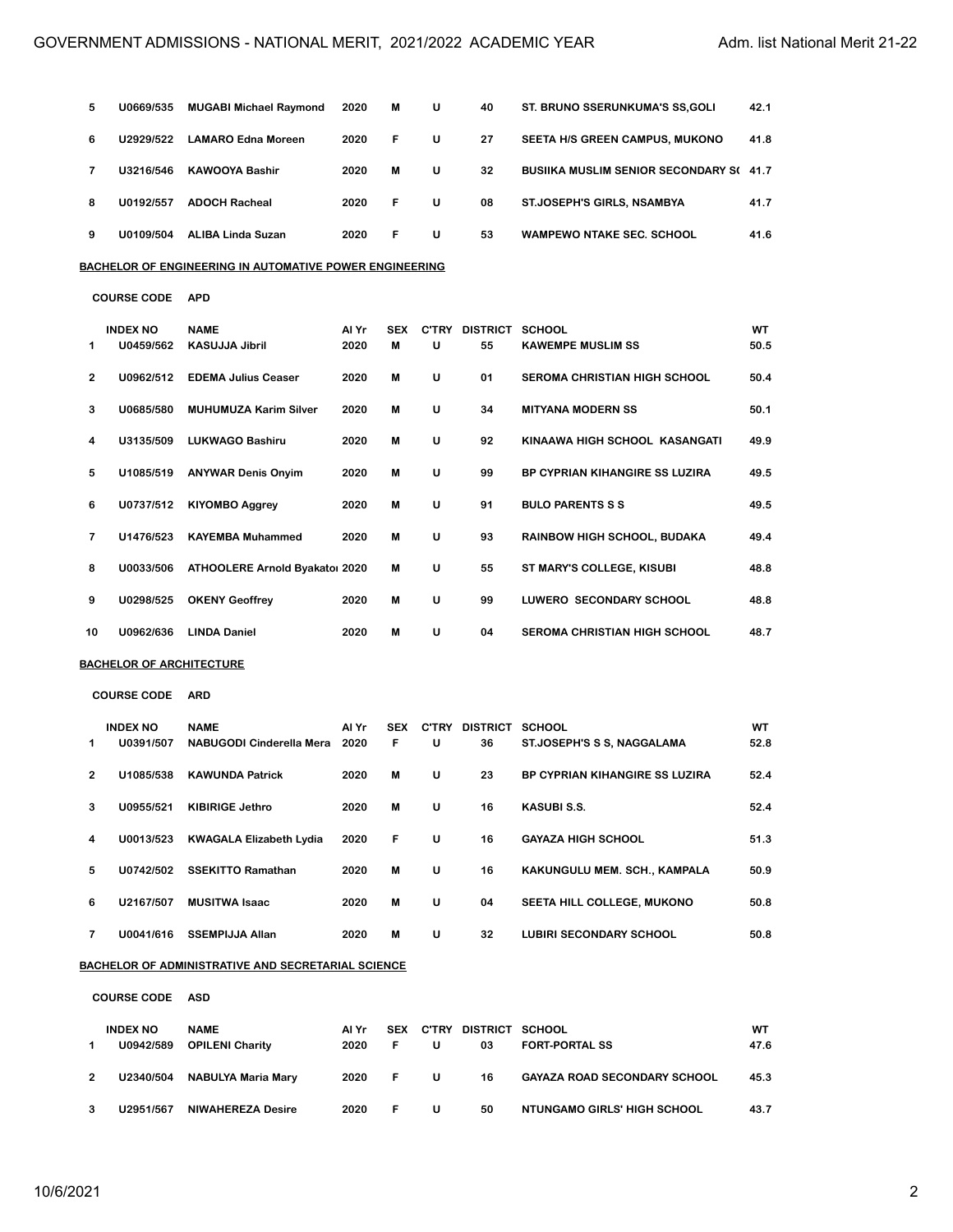| 4  | U0630/574                    | <b>NAIGA Hadiia Gift</b>                     | 2020          | F               | U | 55                              | <b>MBOGO HIGH SCHOOL</b>             | 43.4       |
|----|------------------------------|----------------------------------------------|---------------|-----------------|---|---------------------------------|--------------------------------------|------------|
| 5  | U1286/582                    | <b>ADIRU Charlene Pauline</b>                | 2020          | F               | U | 03                              | <b>KISUBI MAPEERA S S</b>            | 42.6       |
| 6  | U0630/528                    | <b>NAKATO Aisha Kimera</b>                   | 2020          | F               | U | 16                              | <b>MBOGO HIGH SCHOOL</b>             | 42.6       |
| 7  | U1223/732                    | <b>NSUBUGA Edward</b>                        | 2020          | M               | U | 55                              | <b>SEETA HIGH SCHOOL</b>             | 42.5       |
| 8  | U0670/504                    | <b>AHUMUZA Babra</b>                         | 2020          | F               | U | 133                             | <b>BURYANSUNGWE S S</b>              | 42.5       |
| 9  | U0654/524                    | <b>KANONYA Yusuf</b>                         | 2020          | M               | U | 55                              | <b>KAMPALA HIGH SCHOOL</b>           | 42.4       |
| 10 | U2623/511                    | <b>NYAPENDI Florence</b>                     | 2020          | F               | U | 54                              | PETTA COMMUNITY SS                   | 42.4       |
| 11 | U1017/506                    | <b>AMANYA Shallon</b>                        | 2020          | F               | U | 12                              | <b>KABALE TRINITY COLLEGE</b>        | 42.4       |
|    |                              | BACHELOR OF BUSINESS ADMINISTRATION          |               |                 |   |                                 |                                      |            |
|    | <b>COURSE CODE</b>           | <b>BBK</b>                                   |               |                 |   |                                 |                                      |            |
| 1  | <b>INDEX NO</b><br>U2929/540 | <b>NAME</b><br>NALUBEGA Emmanuela Maliz 2020 | Al Yr         | <b>SEX</b><br>F | U | C'TRY DISTRICT SCHOOL<br>55     | SEETA H/S GREEN CAMPUS, MUKONO       | WT<br>43.5 |
| 2  | U0670/528                    | <b>RUKWANZI Grace</b>                        | 2020          | F               | U | 13                              | <b>BURYANSUNGWE S S</b>              | 43.3       |
| 3  | U0140/514                    | <b>KOMWAKA Anxious</b>                       | 2020          | F               | U | 46                              | KYEIZOBA GIRLS' SEC. SCHOOL          | 43.1       |
| 4  | U2962/506                    | <b>BWOYE Ruth</b>                            | 2020          | F               | U | 71                              | <b>JINJA PROGRESSIVE ANNEX</b>       | 42.7       |
| 5  | U0959/502                    | <b>WANDAWA Mercy</b>                         | 2020          | F               | U | 11                              | <b>NAMIRYANGO SS</b>                 | 42.6       |
| 6  | U0752/507                    | <b>NAKIGANDA Joweria</b>                     | 2020          | F               | U | 85                              | ST.NOA MAWAGALI SS, JINJA            | 42.6       |
| 7  | U0083/728                    | <b>TUMWEBAZE Doreen</b>                      | 2020          | F               | U | 37                              | <b>IMMACULATE HEART GIRLS SCHOOL</b> | 42.6       |
| 8  | U0083/660                    | <b>ATUHEIRE Daphine</b>                      | 2020          | F               | U | 12                              | <b>IMMACULATE HEART GIRLS SCHOOL</b> | 42.5       |
|    |                              | BACHELOR OF ECONOMICS AND STATISTICS         |               |                 |   |                                 |                                      |            |
|    | <b>COURSE CODE</b>           | <b>BEK</b>                                   |               |                 |   |                                 |                                      |            |
|    | <b>INDEX NO</b>              | <b>NAME</b><br>U0956/864 TUMUHIMBISE Aaron   | Al Yr<br>2020 | M               | U | SEX C'TRY DISTRICT SCHOOL<br>37 | <b>NAMIREMBE HILLSIDE S.S.</b>       | WT<br>49.7 |
| 2  | U0004/586                    | <b>SSEGUYA Joshua</b>                        | 2020          | M               | U | 16                              | KING'S COLLEGE, BUDO                 | 48.2       |
| 3  | U0165/507                    | <b>MULONDO John Paul</b>                     | 2020          | M               | U | 120                             | KITEREDDE SECONDARY SCHOOL           | 48.1       |
| 4  | U3121/502                    | <b>NABUKENYA Jovia</b>                       | 2020          | F               | U | 01                              | ZANA CHRISTIAN HIGH SCHOOL           | 47.7       |
| 5  | U0034/584                    | <b>KASIBANTE Johnmary Vianet 2020</b>        |               | M               | U | 120                             | ST HENRY'S COLLEGE, KITOVU           | 47.7       |
| 6  | U0169/537                    | <b>ATUGONZA Judith</b>                       | 2020          | F               | U | 09                              | ST. ANDREA KAHWA'S COL., HOIMA       | 47.6       |
| 7  | U1873/730                    | <b>NUWASIIMA Patience</b>                    | 2020          | F               | U | 06                              | ST. AGNES GIRLS SECONDARY SCHOOL     | 47.6       |
| 8  | U0828/555                    | <b>BYEKITINISA Catherine</b>                 | 2020          | F               | U | 13                              | ST.MARY'S VOC SCH, KYAMUHUNGA        | 47.6       |
|    |                              | BACHELOR OF ELECTRICAL ENGINEERING           |               |                 |   |                                 |                                      |            |
|    | <b>COURSE CODE</b>           | <b>BEL</b>                                   |               |                 |   |                                 |                                      |            |
| 1  | <b>INDEX NO</b><br>U1223/538 | <b>NAME</b><br><b>AZIGE Mercy</b>            | Al Yr<br>2020 | SEX<br>F.       | U | C'TRY DISTRICT SCHOOL<br>48     | <b>SEETA HIGH SCHOOL</b>             | WT<br>54   |

**U0169/616 NUWE Amanya Andrew 2020 M U 09 ST.ANDREA KAHWA'S COL., HOIMA 52.7**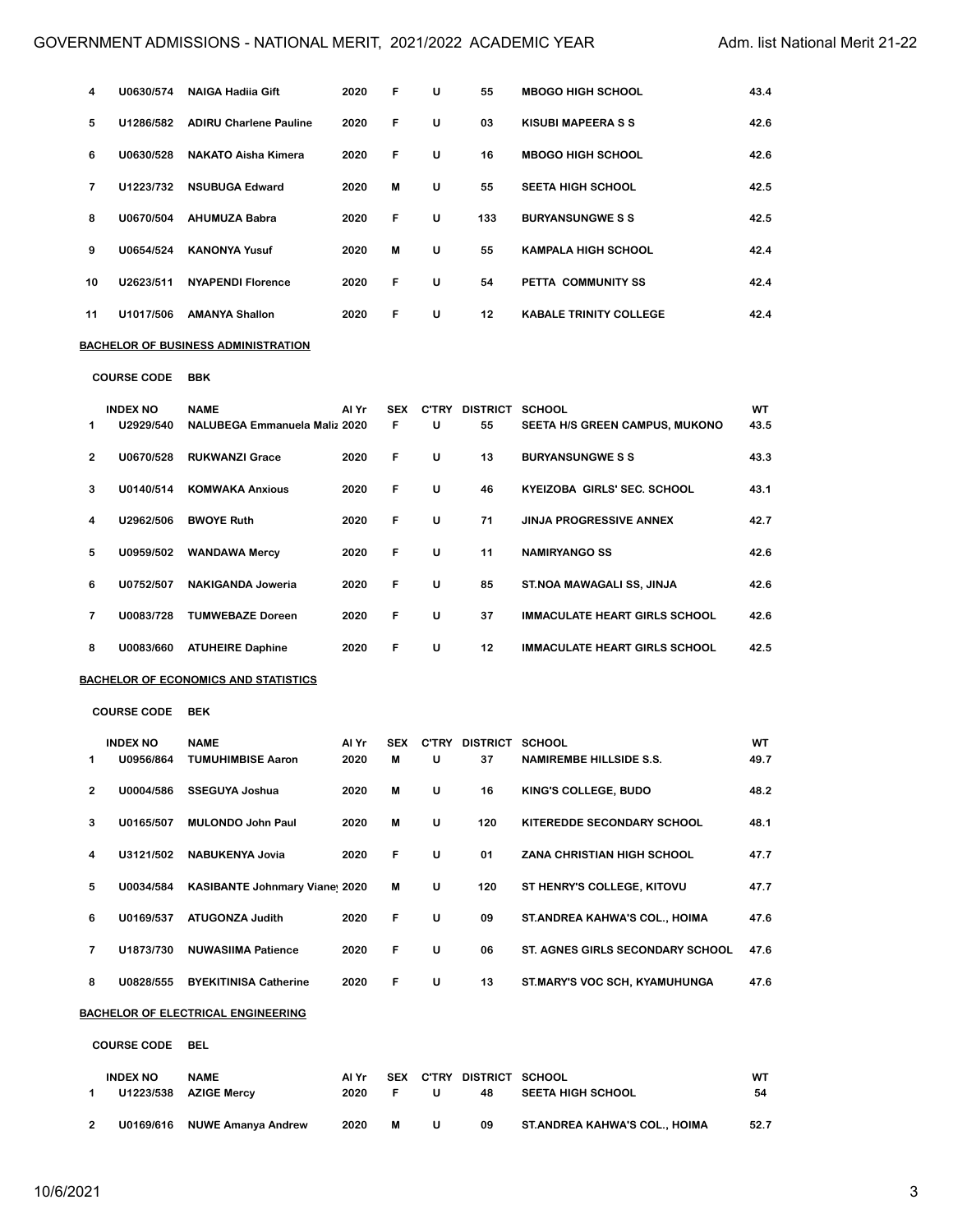| з | U0018/654                    | <b>KATANDI Ehud</b>                                         | 2020          | M               | U                 | 85                          | JINJA SECONDARY SCHOOL              | 52.6       |
|---|------------------------------|-------------------------------------------------------------|---------------|-----------------|-------------------|-----------------------------|-------------------------------------|------------|
| 4 | U0801/506                    | <b>WESSWA Meek</b>                                          | 2020          | M               | U                 | 121                         | NAALYA SEC. SCHOOL ,KAMPALA         | 52.5       |
| 5 | U0169/593                    | <b>MUGABE Yunusu</b>                                        | 2020          | M               | U                 | 09                          | ST.ANDREA KAHWA'S COL., HOIMA       | 52.4       |
| 6 | U0334/759                    | <b>KAGYEZI Davis</b>                                        | 2020          | M               | U                 | 112                         | UGANDA MARTYRS S.S., NAMUGONGO      | 52.3       |
| 7 | U0063/572                    | <b>NAKIWALA Cynthia Esther</b>                              | 2020          | F               | U                 | 42                          | <b>MT.ST.MARY'S, NAMAGUNGA</b>      | 52.2       |
|   |                              | BACHELOR OF GUIDANCE AND COUNSELLING                        |               |                 |                   |                             |                                     |            |
|   | <b>COURSE CODE</b>           | <b>BGD</b>                                                  |               |                 |                   |                             |                                     |            |
| 1 | <b>INDEX NO</b><br>U0630/505 | <b>NAME</b><br><b>NANTAYI Hajara</b>                        | Al Yr<br>2020 | <b>SEX</b><br>F | U                 | C'TRY DISTRICT SCHOOL<br>75 | <b>MBOGO HIGH SCHOOL</b>            | WT<br>51.4 |
| 2 | U2036/501                    | <b>NALUBWAMA Mariam</b>                                     | 2020          | F               | U                 | 16                          | <b>MIDFIELD SS</b>                  | 51.2       |
| 3 | U0046/522                    | <b>KEITESI Martha</b>                                       | 2020          | F               | U                 | 16                          | <b>MARYHILL HIGH SCHOOL</b>         | 48.8       |
| 4 | U0691/502                    | <b>NANKINGA Shakirah</b>                                    | 2020          | F               | U                 | 16                          | <b>BULOBA HIGH SCHOOL</b>           | 48.6       |
| 5 | U0155/504                    | SSENTONGO Isaac Comfort 2020                                |               | M               | U                 | 68                          | <b>ST.GONZAGA SECONDARY SCHOOL</b>  | 48.1       |
| 6 | U0391/538                    | <b>SOKI Hildah</b>                                          | 2019          | F               | U                 | 21                          | ST.JOSEPH'S S S, NAGGALAMA          | 47.8       |
| 7 | U0630/502                    | <b>NAMAZZI Nasufah</b>                                      | 2020          | F               | U                 | 55                          | <b>MBOGO HIGH SCHOOL</b>            | 47.6       |
| 8 | U0048/983                    | <b>SEREMBA Hamuza Yunusu</b>                                | 2020          | M               | U                 | 55                          | <b>MASAKA SECONDARY SCHOOL</b>      | 47.6       |
|   |                              | <u>BACHELOR OF MECHATRONICS AND BIO-MEDICAL ENGINEERING</u> |               |                 |                   |                             |                                     |            |
|   | <b>COURSE CODE</b>           | <b>BIO</b>                                                  |               |                 |                   |                             |                                     |            |
| 1 | <b>INDEX NO</b><br>U0053/584 | <b>NAME</b><br><b>MUWONGE Clovis Cleopas Ki 2020</b>        | Al Yr         | <b>SEX</b><br>M | U                 | C'TRY DISTRICT SCHOOL<br>75 | <b>MENGO SECONDARY SCHOOL</b>       | WT<br>52.3 |
| 2 | U0956/869                    | <b>MULONDO Ronnie</b>                                       | 2020          | M               | U                 | 81                          | <b>NAMIREMBE HILLSIDE S.S.</b>      | 49.8       |
| з | U0169/502                    | <b>AGABA Rooney</b>                                         | 2020          | M               | U                 | 09                          | ST.ANDREA KAHWA'S COL., HOIMA       | 49.6       |
| 4 | U0068/676                    | <b>RUBAHIKA Nuwe Mark</b>                                   | 2020          | M               | U                 | 37                          | <b>NTARE SCHOOL</b>                 | 49.4       |
| 5 | U0041/746                    | <b>KAKOOZA Marvin George</b>                                | 2020          | M               | U                 | 55                          | <b>LUBIRI SECONDARY SCHOOL</b>      | 49.3       |
| 6 |                              | U0053/512 AYEBALE Nelson                                    | 2020          | M               | U                 | 98                          | <b>MENGO SECONDARY SCHOOL</b>       | 48.6       |
| 7 | U0010/581                    | <b>WAGABAZA James</b>                                       | 2020          | M               | U                 | 17                          | <b>JINJA COLLEGE</b>                | 48.6       |
|   |                              | <u>BACHELOR OF SCIENCE IN LAND ECONOMICS</u>                |               |                 |                   |                             |                                     |            |
|   | <b>COURSE CODE</b>           | <b>BLD</b>                                                  |               |                 |                   |                             |                                     |            |
| 1 | <b>INDEX NO</b><br>U0068/625 | <b>NAME</b><br><b>MASEREKA Apipawe Enoch</b>                | Al Yr<br>2020 | SEX<br>M        | <b>C'TRY</b><br>U | DISTRICT SCHOOL<br>21       | <b>NTARE SCHOOL</b>                 | WT<br>50.4 |
| 2 | U0055/501                    | <b>MUSAU Elajah</b>                                         | 2020          | M               | U                 | 20                          | <b>BISHOP'S SEC. SCHOOL, MUKONO</b> | 50.1       |
| 3 | U0083/810                    |                                                             | 2020          | F               | U                 | 46                          | IMMACULATE HEART GIRLS SCHOOL       | 48.9       |
| 4 | U0763/800                    | <b>NSIMIIRE Purity</b>                                      | 2020          | M               | U                 | 13                          | <b>BUDDO SEC. SCHOOL</b>            | 48.9       |
|   |                              | NYAKAHUMA Jonan                                             |               |                 |                   |                             |                                     |            |
| 5 | U1354/751                    | WASSWA John Luswata                                         | 2020          | M               | U                 | 120                         | <b>MERRYLAND HIGH SCHOOL</b>        | 47.7       |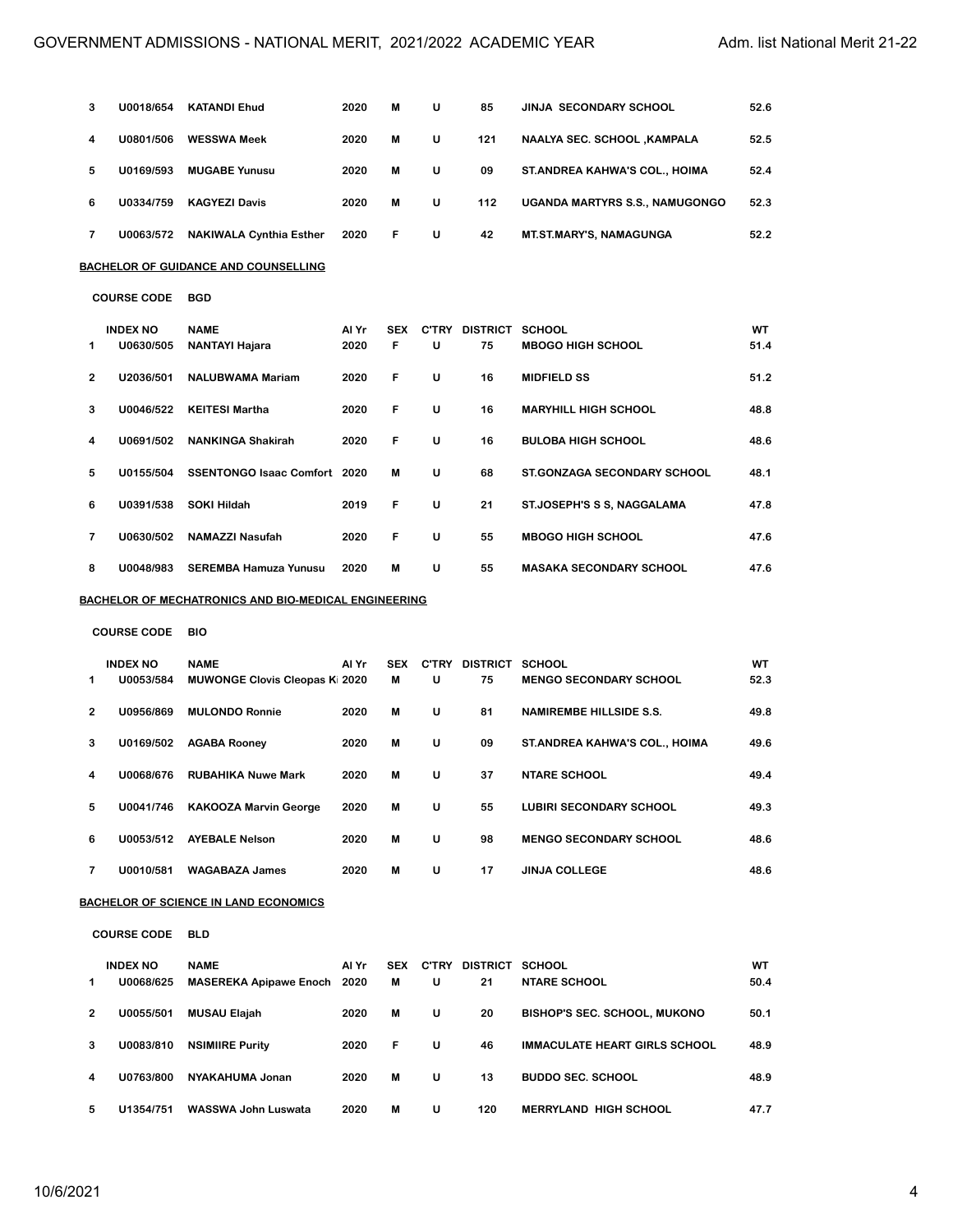| 6  | U0169/535                    | <b>ATENDEREZIBWE Javira</b>                                       | 2020          | M               | U                 | 115                         | ST.ANDREA KAHWA'S COL., HOIMA              | 47.6       |
|----|------------------------------|-------------------------------------------------------------------|---------------|-----------------|-------------------|-----------------------------|--------------------------------------------|------------|
| 7  | U0034/607                    | <b>SSEKIRANDA Joseph</b>                                          | 2020          | M               | U                 | 120                         | ST HENRY'S COLLEGE, KITOVU                 | 47.2       |
| 8  | U0083/786                    | <b>KUSHABA Ivet</b>                                               | 2020          | F               | U                 | 50                          | <b>IMMACULATE HEART GIRLS SCHOOL</b>       | 46.7       |
| 9  | U0034/601                    | NIWAGABA Jordan                                                   | 2020          | M               | U                 | 117                         | <b>ST HENRY'S COLLEGE, KITOVU</b>          | 46.3       |
| 10 | U0763/620                    | <b>NALUBWAMA Bridget Mpang 2020</b>                               |               | F               | U                 | 16                          | <b>BUDDO SEC. SCHOOL</b>                   | 46         |
|    |                              | <u>BACHELOR OF ENVIRONMENT SCIENCE TECHNOLOGY AND MANAGEMENT_</u> |               |                 |                   |                             |                                            |            |
|    | <b>COURSE CODE</b>           | <b>BMD</b>                                                        |               |                 |                   |                             |                                            |            |
|    |                              |                                                                   |               |                 |                   |                             |                                            |            |
| 1  | <b>INDEX NO</b><br>U0064/507 | <b>NAME</b><br><b>BARYA Henry</b>                                 | Al Yr<br>2020 | <b>SEX</b><br>M | U                 | C'TRY DISTRICT SCHOOL<br>46 | <b>NAMILYANGO COLLEGE</b>                  | WT<br>48.6 |
|    |                              |                                                                   |               |                 |                   |                             |                                            |            |
| 2  | U1148/577                    | <b>ABONGA Ivan</b>                                                | 2020          | M               | U                 | 27                          | <b>MANDELA S S, HOIMA</b>                  | 47.7       |
| з  | U1486/501                    | <b>MUSHABE Mahad</b>                                              | 2020          | M               | U                 | 55                          | ROYAL GIANT HS                             | 46         |
| 4  | U2546/553                    | <b>SSENYONDO Josua</b>                                            | 2020          | M               | U                 | 55                          | PRIDE COLLEGE SCHOOL MPIGI                 | 45.6       |
| 5  | U2146/501                    | <b>ABAASA Bonarbay</b>                                            | 2020          | M               | U                 | 37                          | CITIZEN'S SECONDARY SCHOOL                 | 45.3       |
| 6  | U0046/548                    | <b>AINEMBABAZI Patiance</b>                                       | 2020          | F               | U                 | 37                          | <b>MARYHILL HIGH SCHOOL</b>                | 44.2       |
| 7  | U0763/616                    | <b>MUHWEZI Bruno</b>                                              | 2019          | M               | U                 | 55                          | <b>BUDDO SEC. SCHOOL</b>                   | 44.1       |
| 8  | U1656/518                    | <b>AGABA Regarn</b>                                               | 2020          | M               | U                 | 112                         | <b>VINE HIGH SCHOOL</b>                    | 43.8       |
| 9  | U1144/577                    | <b>KAHUMA Davis</b>                                               | 2020          | M               | U                 | 30                          | <b>BRILLIANT HIGH SCH. KAWEMPE</b>         | 43.8       |
| 10 | U2929/604                    | <b>NABIWEMBA Shabirah</b>                                         | 2020          | F               | U                 | 32                          | SEETA H/S GREEN CAMPUS, MUKONO             | 43.7       |
|    |                              | BACHELOR OF DEMOGRAPHY AND REPRODUCTIVE HEALTH                    |               |                 |                   |                             |                                            |            |
|    | <b>COURSE CODE</b>           | <b>BRD</b>                                                        |               |                 |                   |                             |                                            |            |
|    |                              |                                                                   |               |                 |                   |                             |                                            |            |
| 1  | <b>INDEX NO</b><br>U0095/541 | <b>NAME</b><br><b>AGUTI Elizabeth</b>                             | Al Yr<br>2020 | <b>SEX</b><br>F | <b>C'TRY</b><br>U | DISTRICT SCHOOL<br>127      | ADUKU SECONDARY SCHOOL                     | WT<br>51.7 |
|    |                              |                                                                   |               |                 |                   |                             |                                            |            |
| 2  | U1265/527                    | <b>MUGAMBAIZI Jonan</b>                                           | 2020          | M               | U                 | 09                          | PREMIER SECONDARY SCHOOL, HOIMA            | 49.3       |
| з  | U1611/964                    | <b>LOMONGIN Lucy</b>                                              | 2020          | F               | U                 | 105                         | <b>OURLADY OF AFRICA SS NAMILYANGO</b>     | 48.9       |
| 4  | U2887/502                    | <b>BUSIGYE Sandra</b>                                             | 2020          | F               | U                 | 40                          | ST. ELIZABETH GIRLS SECONDARY SCHO         | 48.8       |
| 5  | U2860/528                    | NANKABIRWA Nazzifa                                                | 2020          | F               | U                 | 37                          | <b>ST. THOMAS VOC.SS</b>                   | 48.8       |
| 6  | U0169/534                    | <b>ATAINAKABI Joachim</b>                                         | 2020          | M               | U                 | 09                          | ST. ANDREA KAHWA'S COL., HOIMA             | 48.3       |
| 7  | U0956/764                    | <b>WOKURACH Deogracious</b>                                       | 2020          | M               | U                 | 113                         | <b>NAMIREMBE HILLSIDE S.S.</b>             | 45.6       |
| 8  | U1224/687                    | KEMIGISHA Charlotte Linda 2020                                    |               | F               | U                 | 16                          | ST MARY'S SS KITENDE                       | 45.5       |
|    |                              | <u>BACHELOR OF BUSINESS STUDIES WITH EDUCATION</u>                |               |                 |                   |                             |                                            |            |
|    | <b>COURSE CODE</b>           | <b>BSD</b>                                                        |               |                 |                   |                             |                                            |            |
|    | <b>INDEX NO</b><br>00000520  | <b>NAME</b><br>AILIMIA BADA BAVA OL                               | Al Yr         |                 |                   | SEX C'TRY DISTRICT SCHOOL   | MUNITUVEDA UJOU GOUQOL<br><b>IZITURIOA</b> | WT         |

| U0032/570 | <b>NUWAMPAMYA Clever</b>  | 2020 | M  | U | 46 | MUNTUYERA HIGH SCHOOL, KITUNGA | 44.2 |
|-----------|---------------------------|------|----|---|----|--------------------------------|------|
| U0763/673 | <b>BITWABABO Philemon</b> | 2020 | м  | u | 69 | <b>BUDDO SEC. SCHOOL</b>       | 44   |
| U0942/561 | <b>MARUNDA Harriet</b>    | 2020 | E. | u | 13 | <b>FORT-PORTAL SS</b>          | 42.4 |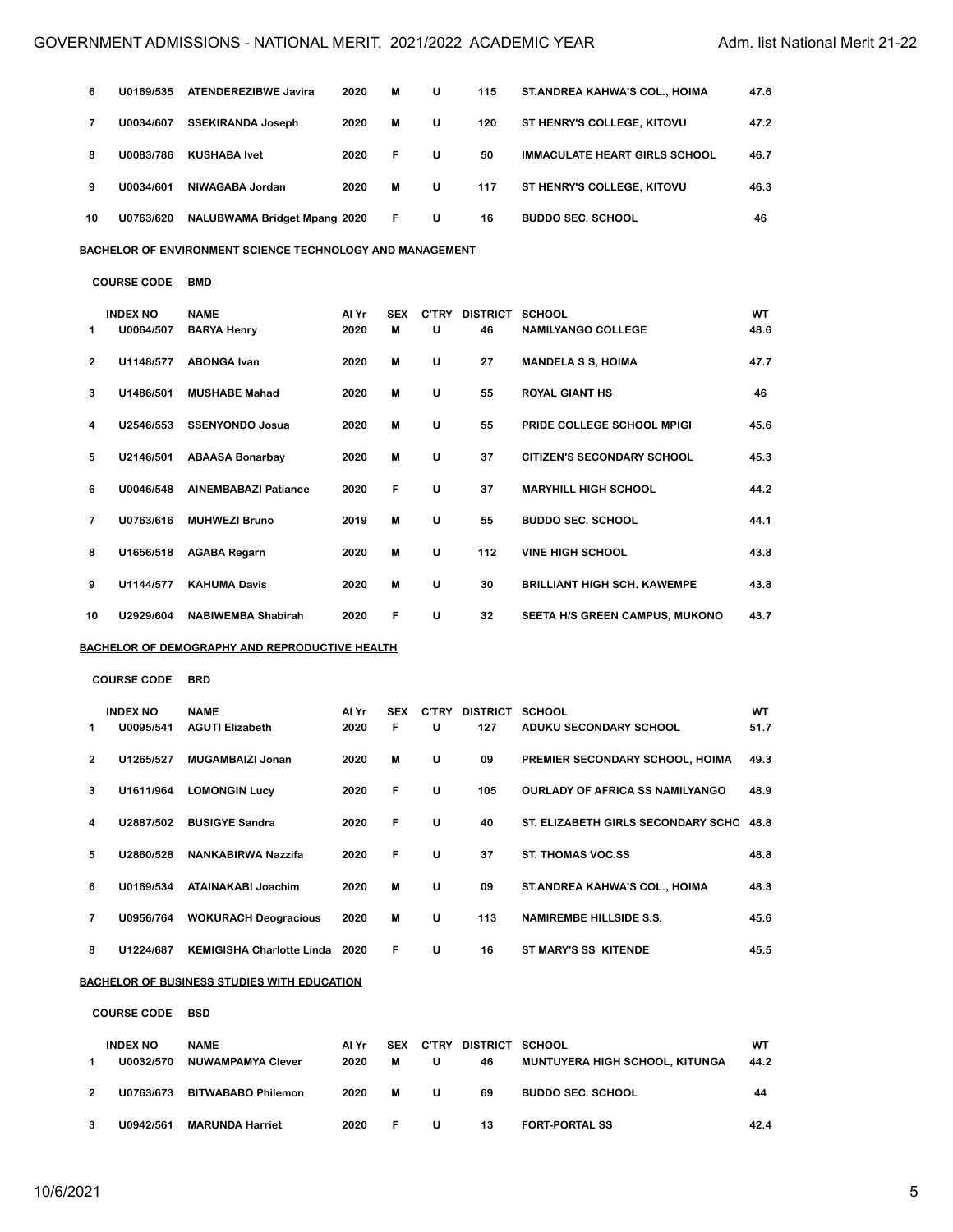| 4 | U1664/512 | <b>MAYINJA Thomas</b>     | 2020 | м  | U | 49 | <b>ST. MARK'S SS NAMAGOMA</b>      | 42   |
|---|-----------|---------------------------|------|----|---|----|------------------------------------|------|
| 5 | U0801/635 | <b>NAKIWALA Christine</b> | 2020 | F. | U | 33 | <b>NAALYA SEC. SCHOOL ,KAMPALA</b> | 41.8 |
| 6 | U2397/502 | NASSAZI Faridah           | 2020 | F. | U | 40 | <b>STAR SENIOR SCHOOL</b>          | 41.7 |
|   | U1768/525 | <b>MUTASA Samuel</b>      | 2020 | М  | U | 04 | <b>STANDARD COLLEGE, BUGIRI</b>    | 41.6 |

#### **BACHELOR OF SCIENCE IN TECHNOLOGY(BIOLOGY)**

|                | <b>INDEX NO</b> | <b>NAME</b>                   | Al Yr | <b>SEX</b> | <b>C'TRY</b> | <b>DISTRICT</b> | <b>SCHOOL</b>                 | WT   |
|----------------|-----------------|-------------------------------|-------|------------|--------------|-----------------|-------------------------------|------|
| 1              | U0025/534       | <b>KALUMBA Badru Kalifan</b>  | 2020  | M          | U            | 16              | KIBULI SECONDARY SCHOOL       | 38.6 |
| $\overline{2}$ | U0077/768       | <b>NANTUME Latwifah</b>       | 2020  | F          | U            | 55              | <b>GOMBE SECONDARY SCHOOL</b> | 37.6 |
| 3              | U0263/593       | <b>FENI Fred</b>              | 2020  | м          | U            | 03              | <b>VURA SECONDARY SCHOOL</b>  | 34   |
| 4              | U1223/584       | <b>KIMARA Simon Peter</b>     | 2020  | M          | U            | 08              | <b>SEETA HIGH SCHOOL</b>      | 33.9 |
| 5              | U0138/543       | <b>MUNANURA Pidson</b>        | 2020  | M          | U            | 112             | KITAGATA SECONDARY SCHOOL     | 33.4 |
| 6              | U0245/573       | <b>MIREMBE Angela Sebunya</b> | 2020  | F          | U            | 33              | OUR LADY OF GOOD COUNSEL      | 32.7 |
| 7              | U0077/687       | NABAGGALA Hadijah Bruhan 2020 |       | F          | U            | 55              | <b>GOMBE SECONDARY SCHOOL</b> | 32.7 |
| 8              | U2474/762       | <b>AMWANIKA Sharon</b>        | 2020  | F          | U            | 53              | <b>ST. JULIAN HIGH SCHOOL</b> | 32.6 |
| 9              | U0505/557       | <b>KIYIMBA Ibrahim</b>        | 2020  | M          | U            | 55              | <b>KITENDE S S</b>            | 32.4 |

### **BACHELOR OF SCIENCE IN CHEMICAL ENGINEERING**

**COURSE CODE CHD**

|    | <b>INDEX NO</b> | <b>NAME</b>                   | Al Yr | <b>SEX</b> | <b>C'TRY</b> | <b>DISTRICT</b> | <b>SCHOOL</b>                          | <b>WT</b> |
|----|-----------------|-------------------------------|-------|------------|--------------|-----------------|----------------------------------------|-----------|
| 1  | U1611/599       | <b>LUKYAMUZI Ian Patrick</b>  | 2020  | м          | U            | 55              | <b>OURLADY OF AFRICA SS NAMILYANGO</b> | 50.9      |
| 2  | U0200/578       | <b>KABUGO Dickson</b>         | 2020  | м          | U            | 32              | <b>BUGEMA ADVENTIST COLLEGE, K'LA</b>  | 50.7      |
| 3  | U1249/503       | <b>MAKANGA Ashiram</b>        | 2020  | M          | U            | 120             | KINAAWA HIGH SCHOOL, KAWEMPE           | 50.4      |
| 4  | U2265/536       | <b>ILOKO Francis</b>          | 2020  | м          | U            | 77              | <b>NGOMA .S.S</b>                      | 50.4      |
| 5  | U1979/516       | <b>MUTATWALA Pius</b>         | 2020  | M          | U            | 55              | <b>GAYAZA CAMBRIDGE COLLEGE</b>        | 50.2      |
| 6  | U3805/504       | <b>BAGONZA Samuel</b>         | 2020  | м          | U            | 30              | <b>CRANE HIGH SCHOOL</b>               | 50.1      |
| 7  | U0034/555       | <b>KASULE Blessing Samuel</b> | 2020  | M          | U            | 33              | ST HENRY'S COLLEGE, KITOVU             | 49.8      |
| 8  | U1698/501       | <b>MUGERWA Jackson</b>        | 2020  | M          | U            | 16              | <b>VICTORIA HIGH SCHOOL</b>            | 49.8      |
| 9  | U1085/591       | <b>GIMBO Lewinskey Ruth</b>   | 2020  | F          | U            | 77              | <b>BP CYPRIAN KIHANGIRE SS LUZIRA</b>  | 49.1      |
| 10 | U0093/518       | <b>ODHIAMBO Benson</b>        | 2020  | M          | U            | 55              | <b>ENTEBBE SECONDARY SCHOOL</b>        | 48.7      |
|    |                 |                               |       |            |              |                 |                                        |           |

#### **BACHELOR OF SCIENCE TECHNOLOGY(CHEMISTRY)**

### **COURSE CODE CTD**

| <b>INDEX NO</b> | <b>NAME</b><br>U0334/648 NASSIWA Maria Assumpta 2020 | Al Yr | 30 F 3 | U            | SEX C'TRY DISTRICT SCHOOL<br>33 | UGANDA MARTYRS S.S., NAMUGONGO | wт<br>- 36.4 |
|-----------------|------------------------------------------------------|-------|--------|--------------|---------------------------------|--------------------------------|--------------|
|                 | U1148/557 AYESIGA Brian                              | 2020  | м      | $\mathbf{u}$ | 129                             | <b>MANDELA S S. HOIMA</b>      | 33.7         |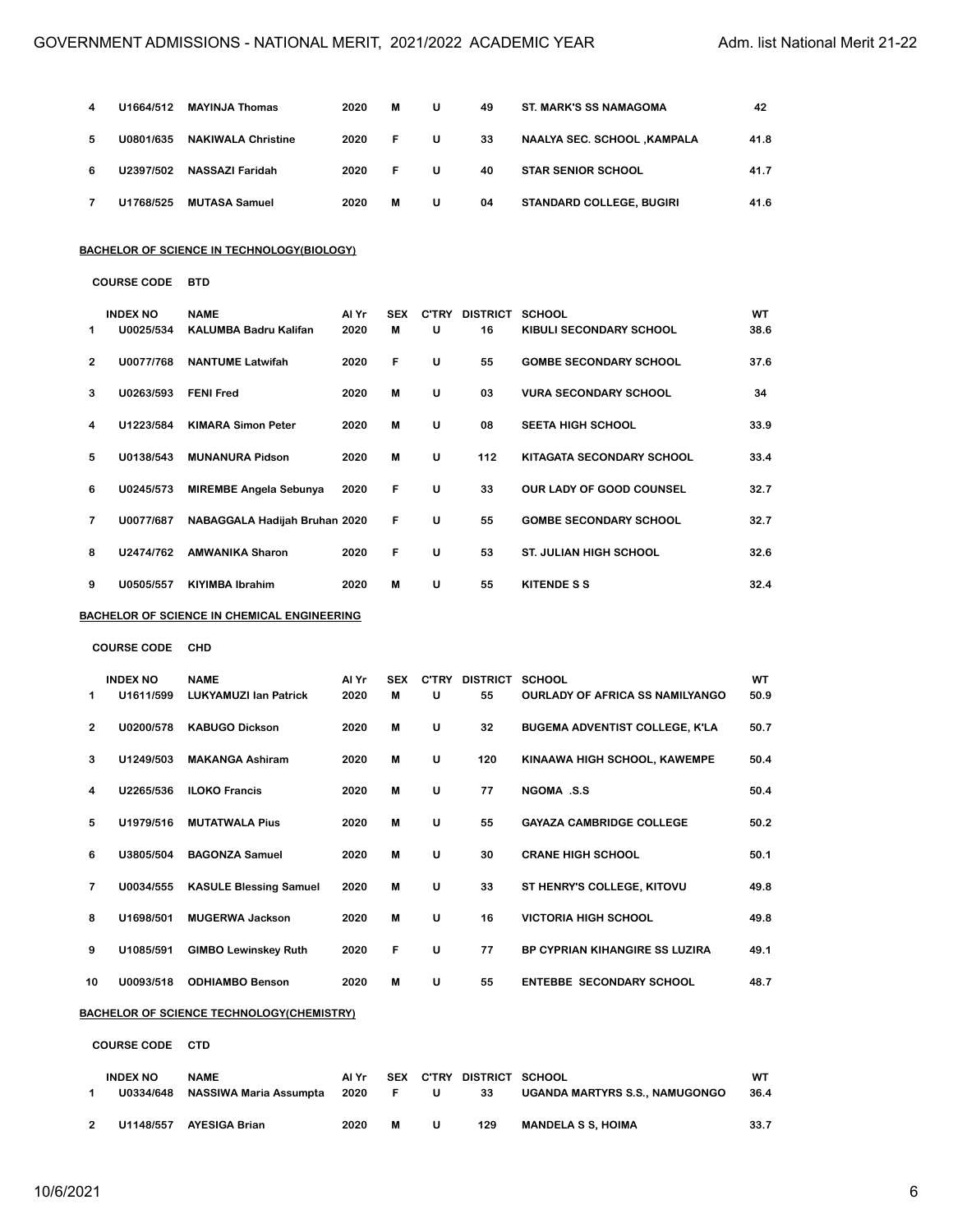| 3              | U1974/535 | <b>TUNUURA Robert</b>         | 2020 | м | U | 129 | ST. PETER'S HS HOIMA               | 33.7 |
|----------------|-----------|-------------------------------|------|---|---|-----|------------------------------------|------|
| 4              | U0801/619 | <b>DIKAN Benjamin Omagor</b>  | 2020 | м | U | 67  | <b>NAALYA SEC. SCHOOL ,KAMPALA</b> | 32.9 |
| 5              | U2032/597 | <b>EKYA Dan Cephas</b>        | 2020 | м | U | 31  | <b>SEETA HIGH SCHOOL-MUKONO</b>    | 32.4 |
| 6              | U1148/536 | <b>MWESIGWA Michael</b>       | 2020 | м | U | 09  | <b>MANDELA S S, HOIMA</b>          | 32.3 |
| $\overline{7}$ | U3082/795 | <b>TUMUSIIME Martin Ntima</b> | 2020 | м | U | 09  | <b>MANDELA SS HOIMA</b>            | 31.9 |
| 8              | U3082/536 | <b>RWOTHOMIO Owen</b>         | 2020 | м | U | 113 | <b>MANDELA SS HOIMA</b>            | 30.6 |
| 9              | U2583/609 | <b>SSEKASALA Marvin</b>       | 2020 | м | U | 16  | OUR LADY OF AFRICA SECONDARY SCHC  | 30.6 |
| 10             | U3082/796 | BIGABWENKYA Kelvin Keith 2020 |      | м | U | 09  | <b>MANDELA SS HOIMA</b>            | 30.1 |

### **BACHELOR OF SCIENCE IN BUILDING ECONOMICS**

**COURSE CODE EBD**

|                | <b>INDEX NO</b> | <b>NAME</b>                  | Al Yr | <b>SEX</b> | <b>C'TRY</b> | <b>DISTRICT</b> | <b>SCHOOL</b>                   | WT   |
|----------------|-----------------|------------------------------|-------|------------|--------------|-----------------|---------------------------------|------|
| 1              | U0436/580       | <b>KIIZA Duncan Abraham</b>  | 2020  | м          | U            | 21              | <b>BWERA S. S.</b>              | 48.3 |
| $\overline{2}$ | U0069/518       | <b>MWIIMA Abdu Hakim</b>     | 2020  | M          | U            | 63              | <b>KYAMBOGO COLLEGE SCHOOL</b>  | 47.5 |
| 3              | U0065/620       | <b>SUUBI Micheal</b>         | 2020  | M          | U            | 33              | NDEJJE SECONDARY SCHOOL         | 47.4 |
| 4              | U1354/540       | <b>NASASIRA Barnabas</b>     | 2020  | M          | U            | 06              | <b>MERRYLAND HIGH SCHOOL</b>    | 46.7 |
| 5              | U0063/508       | <b>AINEMBABAZI Paula</b>     | 2020  | F          | U            | 118             | <b>MT.ST.MARY'S, NAMAGUNGA</b>  | 46.4 |
| 6              | U0053/547       | <b>KISEENYI Paddy Joseph</b> | 2020  | м          | U            | 86              | <b>MENGO SECONDARY SCHOOL</b>   | 45.8 |
| 7              | U0034/583       | <b>KALUNGI Samuel</b>        | 2020  | м          | U            | 55              | ST HENRY'S COLLEGE, KITOVU      | 45.6 |
| 8              | U1609/502       | <b>AVAYE Nickson</b>         | 2020  | м          | U            | 55              | <b>NAALYA SSS</b>               | 45.5 |
| 9              | U3294/557       | <b>SSENTONGO Julius</b>      | 2020  | м          | U            | 09              | ST. JAMES S.S.                  | 45.4 |
| 10             | U2032/695       | NANGALAMA Jonathan           | 2020  | M          | U            | 55              | <b>SEETA HIGH SCHOOL-MUKONO</b> | 45.3 |
| 11             | U0048/649       | <b>LUKANGA Jackson</b>       | 2020  | М          | U            | 33              | <b>MASAKA SECONDARY SCHOOL</b>  | 45.3 |

### **BACHELOR OF ENGINEERING IN CIVIL AND BUILDING ENGINEERING**

### **COURSE CODE ECD**

|               | <b>INDEX NO</b> | <b>NAME</b>                         | Al Yr | <b>SEX</b> | <b>C'TRY</b> | <b>DISTRICT</b> | <b>SCHOOL</b>                         | WT   |
|---------------|-----------------|-------------------------------------|-------|------------|--------------|-----------------|---------------------------------------|------|
| 1             | U1224/859       | <b>NAMUGENYI Flavia</b>             | 2020  | F          | U            | 55              | ST MARY'S SS KITENDE                  | 53.9 |
| $\mathcal{P}$ | U0004/651       | <b>MWESIGWA Emmanuel Ssuur 2020</b> |       | м          | U            | 55              | KING'S COLLEGE, BUDO                  | 52.9 |
| 3             | U0169/525       | <b>AMANYA Jean Remmy</b>            | 2020  | м          | U            | 09              | ST. ANDREA KAHWA'S COL., HOIMA        | 52.9 |
| 4             | U0334/722       | <b>SSEMBATYA Joseph</b>             | 2020  | M          | U            | 55              | <b>UGANDA MARTYRS S.S., NAMUGONGO</b> | 52.9 |
| 5             | U1609/541       | <b>NDUHUKIRE William</b>            | 2020  | M          | U            | 19              | <b>NAALYA SSS</b>                     | 52.9 |
| 6             | U0064/517       | <b>ENZAMA Brian</b>                 | 2020  | M          | U            | 03              | <b>NAMILYANGO COLLEGE</b>             | 52.9 |
| 7             | U0763/702       | <b>GGALABUZI Owen</b>               | 2020  | м          | U            | 11              | <b>BUDDO SEC. SCHOOL</b>              | 52.7 |
| 8             | U0068/536       | <b>ABAINE Arjeon</b>                | 2020  | M          | U            | 69              | <b>NTARE SCHOOL</b>                   | 52.6 |
| 9             | U0004/642       | <b>KYALISIIMA Goden</b>             | 2020  | M          | U            | 62              | KING'S COLLEGE, BUDO                  | 52.6 |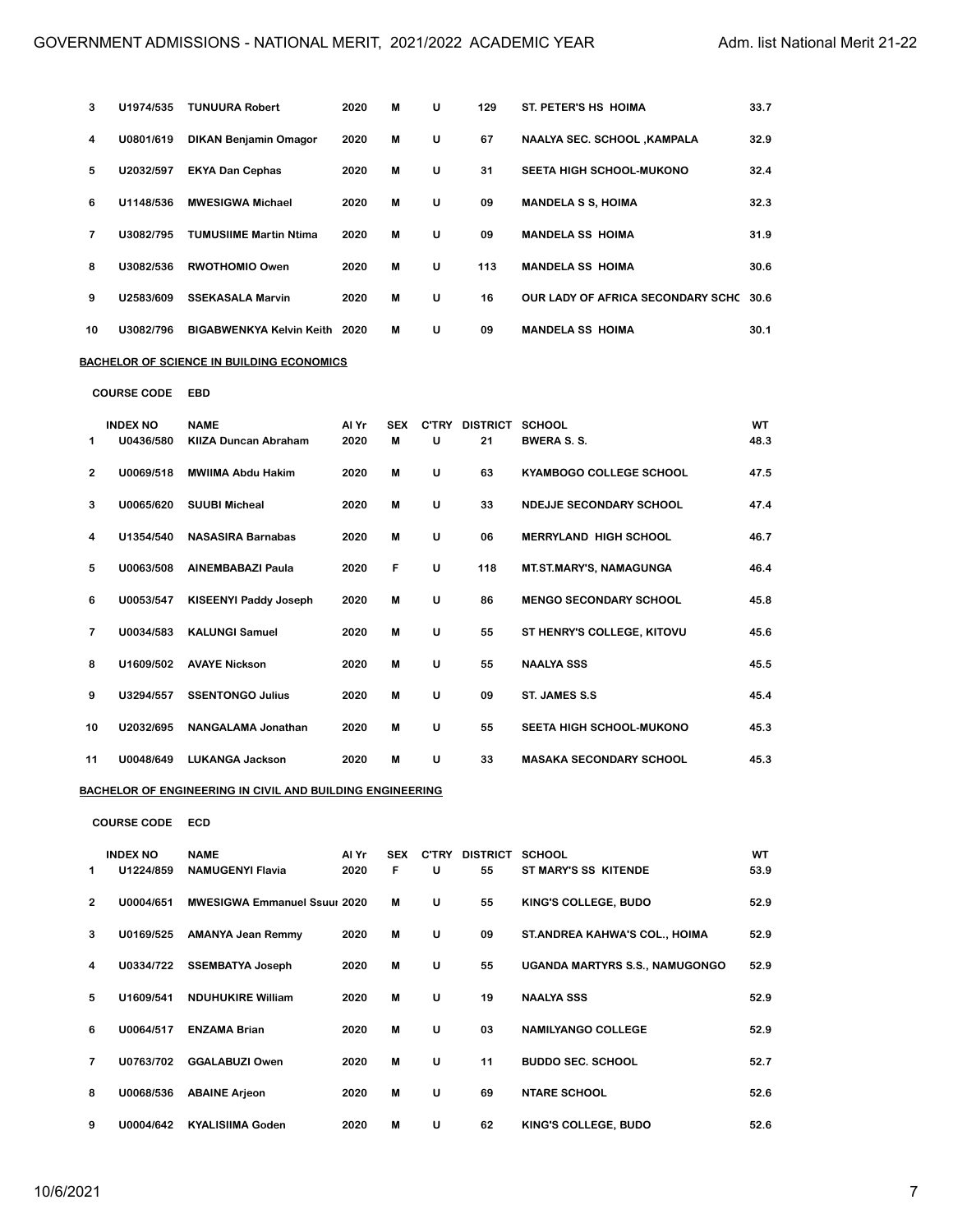| 10 | U0833/623                    | <b>BUYINZA David</b>                                                       | 2020          | M               | U | 55                          | STANDARD HIGH SCHOOL, KAMPALA          | 52.5       |
|----|------------------------------|----------------------------------------------------------------------------|---------------|-----------------|---|-----------------------------|----------------------------------------|------------|
|    |                              | BACHELOR OF ENGINEERING IN ENVIRONMENTAL ENGINEERING AND MANAGEMENT        |               |                 |   |                             |                                        |            |
|    | <b>COURSE CODE</b>           | EED                                                                        |               |                 |   |                             |                                        |            |
| 1  | <b>INDEX NO</b><br>U0046/579 | <b>NAME</b><br><b>AHUMUZA Bridget</b>                                      | Al Yr<br>2020 | <b>SEX</b><br>F | U | C'TRY DISTRICT SCHOOL<br>46 | <b>MARYHILL HIGH SCHOOL</b>            | WT<br>48.8 |
| 2  | U0334/707                    | <b>NSUBUGA John Fredrick Ken 2020</b>                                      |               | M               | U | 126                         | <b>UGANDA MARTYRS S.S., NAMUGONGO</b>  | 47.8       |
| 3  | U1354/613                    | <b>SSERUMPANISE Micheal</b>                                                | 2020          | M               | U | 55                          | <b>MERRYLAND HIGH SCHOOL</b>           | 47.8       |
| 4  | U0459/528                    | <b>KIIZA Isaac</b>                                                         | 2020          | M               | U | 16                          | <b>KAWEMPE MUSLIM SS</b>               | 47.5       |
| 5  | U2032/510                    | <b>BEINE Bakiza Ian Matthew</b>                                            | 2020          | M               | U | 55                          | SEETA HIGH SCHOOL-MUKONO               | 47.5       |
| 6  | U0004/600                    | <b>GALABUZI Sylvester J</b>                                                | 2020          | M               | U | 16                          | KING'S COLLEGE, BUDO                   | 47.4       |
| 7  | U0033/530                    | <b>MURAMUZI Andrew</b>                                                     | 2020          | M               | U | 65                          | ST MARY'S COLLEGE, KISUBI              | 47.1       |
| 8  | U0046/623                    | <b>OWOMUGISHA Bridget</b>                                                  | 2020          | F               | U | 37                          | <b>MARYHILL HIGH SCHOOL</b>            | 45.8       |
| 9  | U0334/838                    | <b>WASSWA Patrick Mawejje</b>                                              | 2020          | M               | U | 51                          | <b>UGANDA MARTYRS S.S., NAMUGONGO</b>  | 45.5       |
| 10 | U0763/707                    | <b>OGWANG Brian Esau</b>                                                   | 2020          | M               | U | 31                          | <b>BUDDO SEC. SCHOOL</b>               | 45.4       |
| 11 | U2400/509                    | KIZITO Ivan                                                                | 2020          | M               | U | 16                          | ST JOSEPH OF NAZARETH HIGH SCHOOL 45.4 |            |
|    |                              | <b>BACHELOR OF ARTS IN ECONOMICS</b>                                       |               |                 |   |                             |                                        |            |
|    | <b>COURSE CODE</b>           | EKD                                                                        |               |                 |   |                             |                                        |            |
| 1  | <b>INDEX NO</b><br>U1223/637 | <b>NAME</b><br><b>NAJJITA Shakirah</b>                                     | Al Yr<br>2020 | <b>SEX</b><br>F | U | C'TRY DISTRICT SCHOOL<br>32 | <b>SEETA HIGH SCHOOL</b>               | WT<br>45.7 |
| 2  | U0061/599                    | <b>SHAMMAH Talent</b>                                                      | 2020          | F               | U | 06                          | <b>NABISUNSA GIRLS' SCHOOL</b>         | 45.3       |
| 3  | U2371/502                    | <b>NAKIMBUGWE Vivian Maria</b>                                             | 2020          | F               | U | 32                          | <b>MUNTA ROYAL COLLEGE</b>             | 44.8       |
| 4  | U0083/626                    | <b>AINEMBABAZI Elizabeth</b>                                               | 2020          | F               | U | 19                          | <b>IMMACULATE HEART GIRLS SCHOOL</b>   | 44.6       |
| 5  | U1223/675                    | <b>OCHERO Peter</b>                                                        | 2020          | M               | U | 105                         | <b>SEETA HIGH SCHOOL</b>               | 44.2       |
| 6  | U0459/611                    | <b>SSENTONGO Fahad Kobi</b>                                                | 2020          | M               | U | 16                          | <b>KAWEMPE MUSLIM SS</b>               | 44.2       |
| 7  | U2789/684                    | <b>NATASHA Oliver</b>                                                      | 2020          | F               | U | 55                          | <b>MENGO SECONDARY SCHOOL ANNEX</b>    | 44         |
| 8  | U2962/530                    | <b>MAUMBE Joel</b>                                                         | 2020          | M               | U | 11                          | <b>JINJA PROGRESSIVE ANNEX</b>         | 43.2       |
|    |                              | <u>BACHELOR OF ENGINEERING IN MECHANICAL AND MANUFACTURING ENGINEERING</u> |               |                 |   |                             |                                        |            |
|    | <b>COURSE CODE</b>           | EMD                                                                        |               |                 |   |                             |                                        |            |
| 1  | <b>INDEX NO</b><br>U0063/556 | <b>NAME</b><br><b>MUDONDO Leah</b>                                         | Al Yr<br>2020 | <b>SEX</b><br>F | U | C'TRY DISTRICT SCHOOL<br>35 | MT.ST.MARY'S, NAMAGUNGA                | WT<br>54.2 |
| 2  | U2413/540                    | NSHIMIYIMANA Richard                                                       | 2020          | M               | U | 26                          | <b>KISORO VISION</b>                   | 52.3       |
| 3  | U0027/726                    | <b>WODAMBA David</b>                                                       | 2020          | M               | U | 52                          | KIIRA COLLEGE, BUTIKI                  | 52.3       |
| 4  | U0083/783                    | <b>KICONCO Grace</b>                                                       | 2020          | F               | U | 46                          | <b>IMMACULATE HEART GIRLS SCHOOL</b>   | 51.9       |
| 5  | U1964/527                    | <b>ADUKET Titus</b>                                                        | 2020          | М               | U | 29                          | <b>MBALE SECONDARY SCHOOL - ANNEX</b>  | 51.9       |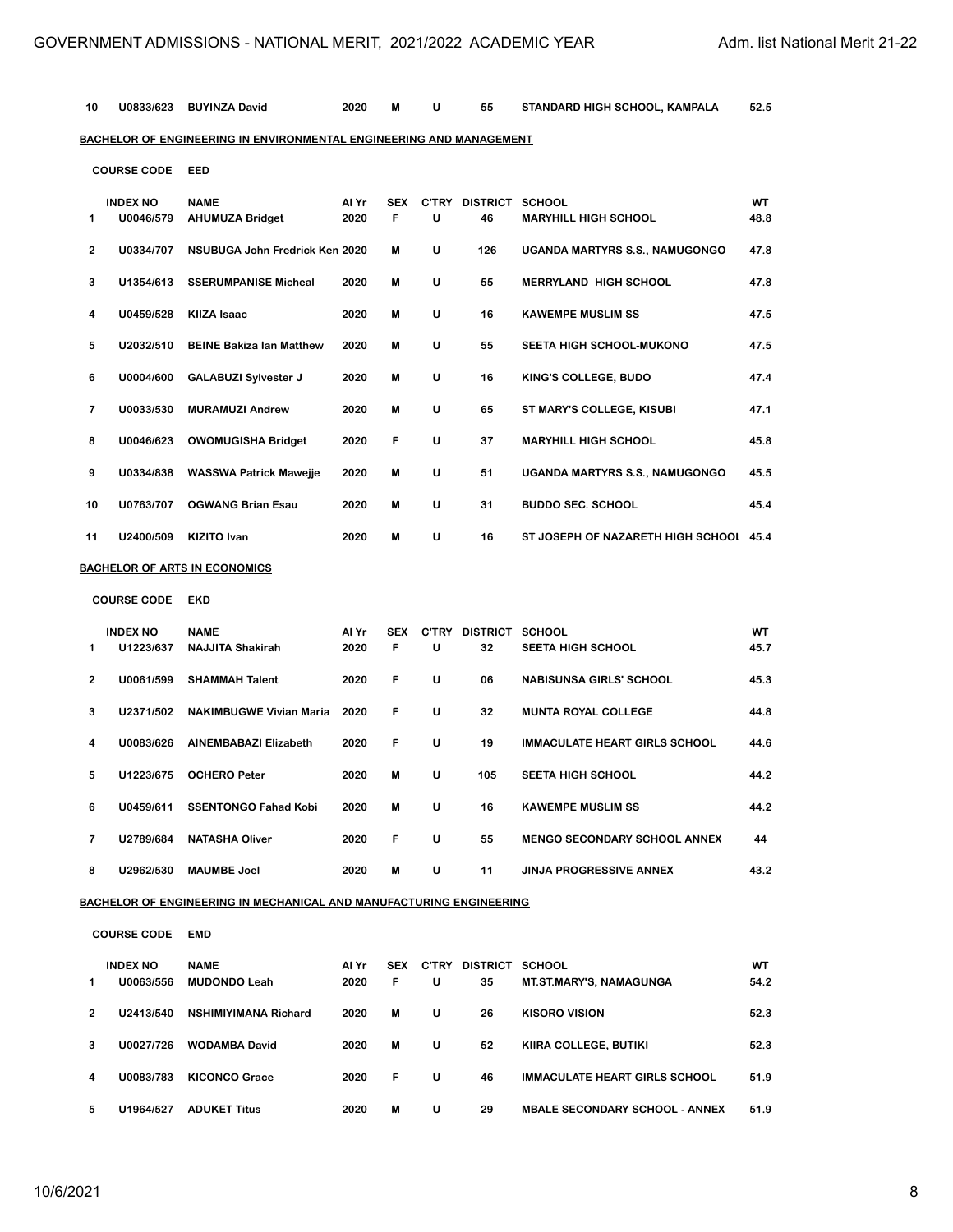| 6  | U0334/691                    | <b>MAYANJA Nicholas</b>                                | 2020          | M               | U | 33                          | UGANDA MARTYRS S.S., NAMUGONGO        | 50.9       |
|----|------------------------------|--------------------------------------------------------|---------------|-----------------|---|-----------------------------|---------------------------------------|------------|
| 7  | U1085/532                    | <b>HENRY Joseph Phillip</b>                            | 2020          | M               | U | 03                          | BP CYPRIAN KIHANGIRE SS LUZIRA        | 50.9       |
| 8  | U0033/527                    | <b>MAGINO Norman</b>                                   | 2020          | M               | U | 10                          | ST MARY'S COLLEGE, KISUBI             | 50.8       |
| 9  | U0334/713                    | <b>OMOLA Gabriel</b>                                   | 2020          | M               | U | 64                          | <b>UGANDA MARTYRS S.S., NAMUGONGO</b> | 50.7       |
| 10 | U0068/685                    | <b>TUMUSIIME Timothy</b>                               | 2020          | M               | U | 69                          | <b>NTARE SCHOOL</b>                   | 50.6       |
| 11 | U0004/660                    | <b>OLARA Daniel Okello</b>                             | 2020          | M               | U | 66                          | KING'S COLLEGE, BUDO                  | 50.6       |
|    |                              | <u>BACHELOR OF SCIENCE WITH EDUCATION (BIOLOGICAL)</u> |               |                 |   |                             |                                       |            |
|    | <b>COURSE CODE</b>           | <b>ESB</b>                                             |               |                 |   |                             |                                       |            |
| 1  | <b>INDEX NO</b><br>U2293/519 | <b>NAME</b><br><b>BUSINGYE Emmanuel</b>                | Al Yr<br>2020 | <b>SEX</b><br>M | U | C'TRY DISTRICT SCHOOL<br>42 | <b>COUNTRY COLL. MUKONO</b>           | WT<br>47.8 |
| 2  | U2236/502                    | <b>AYO Stephene</b>                                    | 2020          | M               | U | 02                          | ST.MARY'S COLLEGE, LUGAZI             | 47.5       |
| 3  | U0169/637                    | <b>TUSIIME Fauza</b>                                   | 2020          | M               | U | 102                         | ST. ANDREA KAHWA'S COL., HOIMA        | 46.8       |
| 4  | U0053/787                    | <b>TUKEI Ivan</b>                                      | 2020          | M               | U | 16                          | <b>MENGO SECONDARY SCHOOL</b>         | 46.8       |
| 5  | U0417/718                    | OTTO Isaac                                             | 2020          | M               | U | 16                          | LUZIRA S.S.S.                         | 46.6       |
| 6  | U1342/513                    | <b>AINEMBABAZI Onesimas</b>                            | 2020          | M               | U | 19                          | <b>KABALE BRAINSTORM HIGH SCHOOL</b>  | 46.1       |
| 7  | U0737/517                    | <b>MUTAGWANYA Sabiiti</b>                              | 2020          | M               | U | 88                          | <b>BULO PARENTS S S</b>               | 46.1       |
| 8  | U1486/504                    | <b>SENTAAYI Kevin Amooti</b>                           | 2020          | M               | U | 41                          | <b>ROYAL GIANT HS</b>                 | 44.7       |
| 9  | U0959/572                    | <b>WANDERA Kenneth Okello</b>                          | 2020          | M               | U | 07                          | <b>NAMIRYANGO SS</b>                  | 44.5       |
| 10 | U0169/512                    | <b>AJUNA Arnest</b>                                    | 2020          | M               | U | 09                          | ST.ANDREA KAHWA'S COL., HOIMA         | 44.3       |
| 11 | U0080/521                    | <b>AKAMPURIRA Brian</b>                                | 2020          | M               | U | 12                          | ST.MARY'S COLLEGE, RUSHOROZA          | 44.3       |
|    |                              | <u>BACHELOR OF SCIENCE WITH EDUCATION (ECONOMICS)</u>  |               |                 |   |                             |                                       |            |
|    | <b>COURSE CODE</b>           | ESE                                                    |               |                 |   |                             |                                       |            |
| 1  | <b>INDEX NO</b><br>U0084/681 | <b>NAME</b><br><b>TUHAISE Bob Brian</b>                | Al Yr<br>2020 | SEX<br>M        | U | C'TRY DISTRICT SCHOOL<br>30 | <b>MPANGA SECONDARY SCHOOL</b>        | WT<br>48.8 |
| 2  | U2146/750                    | <b>KATO Linus</b>                                      | 2020          | M               | U | 65                          | CITIZEN'S SECONDARY SCHOOL            | 45.4       |
| 3  | U2879/501                    | <b>OUMA Filex</b>                                      | 2020          | M               | U | 07                          | <b>BUIKWE SECONDARY SCHOOL</b>        | 45         |
| 4  | U2146/700                    | <b>TUMUKUNDE Susan</b>                                 | 2020          | F               | U | 65                          | CITIZEN'S SECONDARY SCHOOL            | 43.5       |
| 5  | U1223/608                    | <b>MUBEEZI Ephraim Bibala</b>                          | 2020          | M               | U | 32                          | SEETA HIGH SCHOOL                     | 43.2       |
| 6  | U0859/525                    | NAKAWOOYA Joanita                                      | 2020          | F               | U | 40                          | CENTRAL COLLEGE, MITYANA              | 42.7       |
| 7  | U0002/551                    | <b>TUGEINEYO Keneth</b>                                | 2020          | M               | U | 65                          | <b>IBANDA SECONDARY SCHOOL</b>        | 42.1       |
| 8  | U1867/504                    | <b>TWESIGYE Nicholas</b>                               | 2020          | M               | U | 110                         | KICHWAMBA HIGH SCHOOL                 | 42.1       |
| 9  | U0106/562                    | <b>NAKANWAGI Vivian</b>                                | 2020          | F               | U | 101                         | <b>NAKASERO SECONDARY SCHOOL</b>      | 41.5       |
| 10 | U2261/547                    | <b>NAMBOLANYI Ruth</b>                                 | 2020          | F               | U | 55                          | ATLAS HIGH SCHOOL                     | 41.5       |

**BACHELOR OF SCIENCE WITH EDUCATION (PHYSICAL SCIENCES)**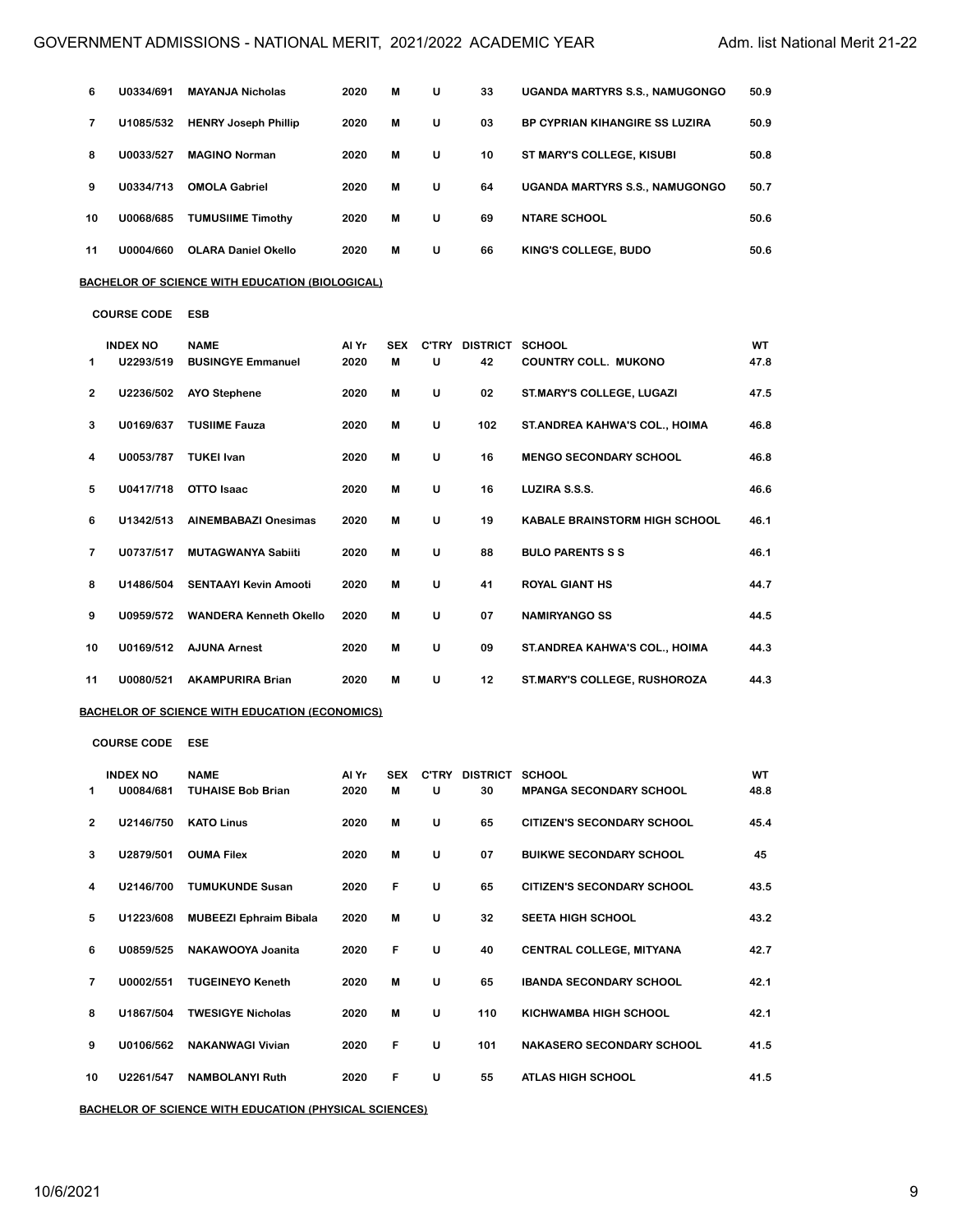| <b>COURSE CODE</b> | ESP |
|--------------------|-----|
|--------------------|-----|

|                | <b>COURSE CODE</b>           | ESP                                                      |               |                 |   |                             |                                        |            |
|----------------|------------------------------|----------------------------------------------------------|---------------|-----------------|---|-----------------------------|----------------------------------------|------------|
| 1              | <b>INDEX NO</b><br>U3413/531 | <b>NAME</b><br><b>KATO Salim</b>                         | Al Yr<br>2020 | <b>SEX</b><br>M | U | C'TRY DISTRICT SCHOOL<br>81 | <b>GOD'S HOPE HIGH SCHOOL</b>          | WT<br>52.4 |
| $\overline{2}$ | U1666/526                    | <b>BEGUMISA Shillah</b>                                  | 2020          | M               | U | 103                         | <b>IJUMO PROGRESSIVE SEC. SCHOOL</b>   | 50.6       |
| 3              | U1223/563                    | <b>KABUNGA Ivan Junior</b>                               | 2020          | M               | U | 55                          | <b>SEETA HIGH SCHOOL</b>               | 48.3       |
| 4              | U1611/698                    | <b>PARIYO Morrish</b>                                    | 2020          | м               | U | 03                          | <b>OURLADY OF AFRICA SS NAMILYANGO</b> | 48.2       |
| 5              | U0018/978                    | <b>KAWAMBO Jamali</b>                                    | 2020          | M               | U | 125                         | <b>JINJA SECONDARY SCHOOL</b>          | 47.9       |
| 6              | U3740/626                    | <b>MAKOOMA Shafic</b>                                    | 2020          | M               | U | 17                          | <b>NAALYA SS - LUGAZI</b>              | 47.6       |
| 7              | U0109/634                    | <b>MUWANGUZI Fortune Matovu 2020</b>                     |               | M               | U | 50                          | <b>WAMPEWO NTAKE SEC. SCHOOL</b>       | 47.5       |
| 8              | U1611/555                    | <b>EDEDRIA Nelson</b>                                    | 2020          | M               | U | 74                          | <b>OURLADY OF AFRICA SS NAMILYANGO</b> | 47.4       |
| 9              | U2146/641                    | <b>MUHANGI Martin</b>                                    | 2020          | М               | U | 69                          | <b>CITIZEN'S SECONDARY SCHOOL</b>      | 47.2       |
|                |                              | BACHELOR OF ENGINEERING IN TELECOMMUNICATION ENGINEERING |               |                 |   |                             |                                        |            |
|                | <b>COURSE CODE</b>           | <b>ETD</b>                                               |               |                 |   |                             |                                        |            |
| 1              | <b>INDEX NO</b><br>U0021/545 | <b>NAME</b><br><b>MUYANJA Jovan</b>                      | Al Yr<br>2020 | <b>SEX</b><br>м | U | C'TRY DISTRICT SCHOOL<br>33 | <b>KAKO SECONDARY SCHOOL</b>           | WT<br>52.8 |
| 2              | U0046/589                    | <b>ATUHAIRE Susan</b>                                    | 2020          | F               | U | 112                         | <b>MARYHILL HIGH SCHOOL</b>            | 52.5       |
| 3              | U0848/561                    | <b>AGABA Chris</b>                                       | 2020          | M               | U | 16                          | <b>CRESTED SEC. SCHOOL, KAMPALA</b>    | 52.3       |
| 4              | U0417/507                    | <b>KISITU Kenedy</b>                                     | 2020          | м               | U | 16                          | LUZIRA S.S.S.                          | 52.1       |
| 5              | U0505/537                    | <b>KAKANDE Geofrey</b>                                   | 2020          | М               | U | 55                          | <b>KITENDE S S</b>                     | 50.9       |
| 6              | U0752/504                    | <b>LADU David</b>                                        | 2020          | М               | U | 94                          | ST.NOA MAWAGALI SS, JINJA              | 50.7       |
| 7              | U0334/669                    | <b>ANIRWOTH Timothy</b>                                  | 2020          | м               | U | 11                          | UGANDA MARTYRS S.S., NAMUGONGO         | 50.6       |
| 8              | U1223/605                    | <b>MPAGI Yunusu</b>                                      | 2020          | M               | U | 16                          | <b>SEETA HIGH SCHOOL</b>               | 50.1       |
| 9              | U1661/617                    | <b>THEMBO Joles</b>                                      | 2020          | M               | U | 21                          | ALLIANCE SECONDARY SCHOOL              | 50         |
| 10             | U1751/512                    | <b>ODONGO Arnold</b>                                     | 2020          | M               | U | 54                          | <b>OXFORD HIGH SCHOOL</b>              | 49.8       |
|                |                              | <b>BACHELOR OF FOOD PROCESSING TECHNOLOGY</b>            |               |                 |   |                             |                                        |            |
|                | <b>COURSE CODE</b>           | <b>FPD</b>                                               |               |                 |   |                             |                                        |            |
| 1              | <b>INDEX NO</b><br>U0781/555 | <b>NAME</b><br><b>MUKIIBI Francis</b>                    | Al Yr<br>2020 | <b>SEX</b><br>M | U | C'TRY DISTRICT SCHOOL<br>55 | <b>ST.AUGUSTINE COL., WAKISO</b>       | WТ<br>46.8 |
| 2              | U0856/514                    | <b>SSALI Samuel</b>                                      | 2020          | M               | U | 97                          | ST.ELIZABETH SEC.SCH. NKOOWE           | 46.8       |
| 3              | U3859/530                    | <b>WACHA Aron Noel</b>                                   | 2020          | M               | U | 31                          | ST. GRACIOUS S.S. LIRA                 | 46.7       |
| 4              | U2877/523                    | <b>KYESEGERO David</b>                                   | 2020          | М               | U | 35                          | <b>LUGAZI HOMESTONE SCHOOL</b>         | 46.7       |
| 5              | U1336/508                    | <b>SSEGWA Andrew Keith</b>                               | 2020          | M               | U | 33                          | <b>KABOWA HIGH SCHOOL</b>              | 46.7       |
| 6              | U2236/501                    | <b>OPENDI Samuel</b>                                     | 2020          | M               | U | 04                          | ST.MARY'S COLLEGE, LUGAZI              | 46.6       |
| 7              | U0801/695                    | <b>TONDODRU Nelson Iranya</b>                            | 2020          | м               | U | 39                          | <b>NAALYA SEC. SCHOOL , KAMPALA</b>    | 46.6       |

**U0189/552 OYIRWOTH Daniel 2020 M U 11 KAKIRA SECONDARY SCHOOL 46.5**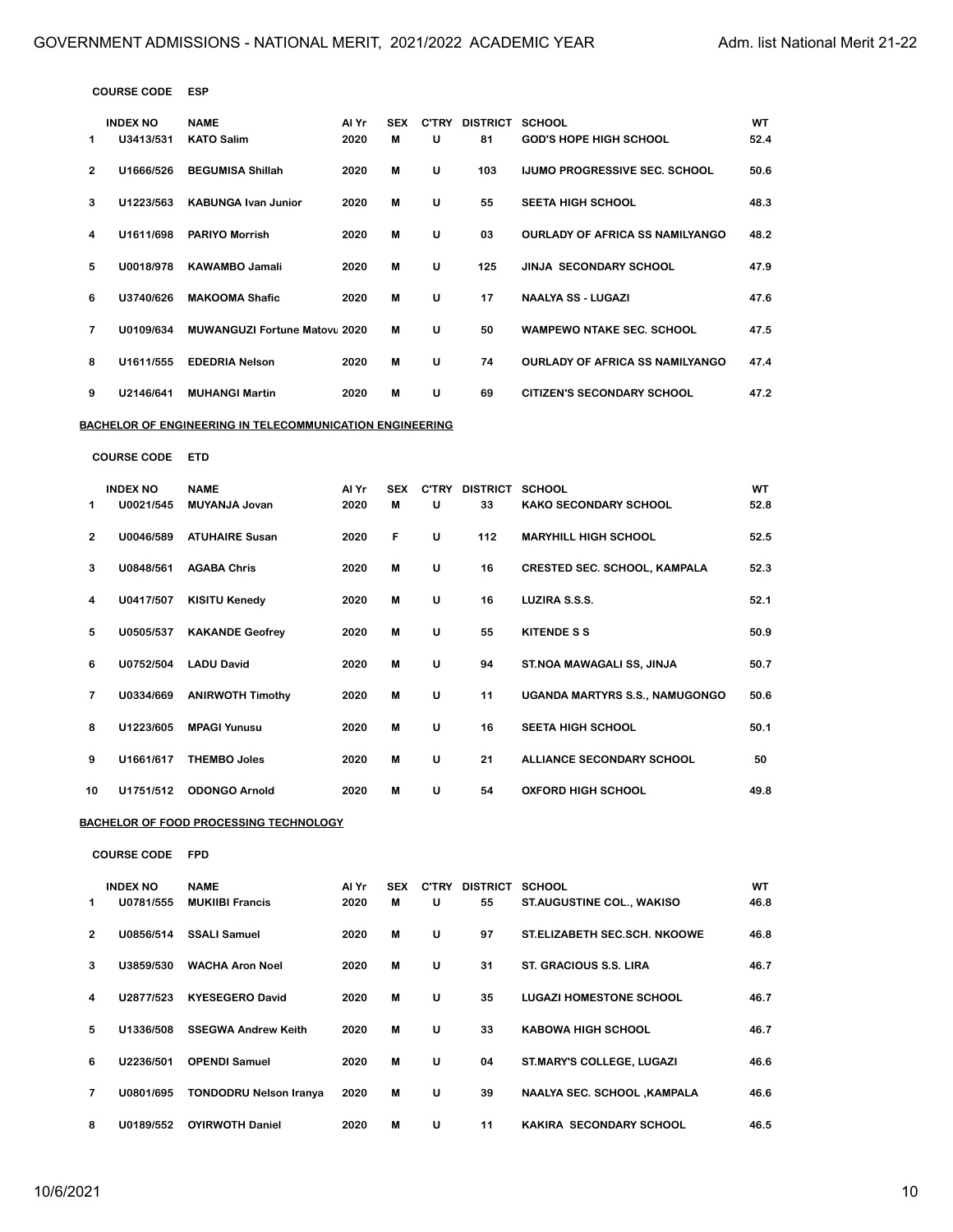#### **BACHELOR OF SCIENCE IN HUMAN NUTRITION AND DIETETICS**

| <b>COURSE CODE</b> | HND |
|--------------------|-----|
|--------------------|-----|

|                | <b>INDEX NO</b> | <b>NAME</b>                  | Al Yr | <b>SEX</b> | <b>C'TRY</b> | <b>DISTRICT</b> | <b>SCHOOL</b>                         | WT   |
|----------------|-----------------|------------------------------|-------|------------|--------------|-----------------|---------------------------------------|------|
| 1              | U0859/532       | <b>SSEMIGO Geofrey</b>       | 2020  | M          | U            | 75              | <b>CENTRAL COLLEGE, MITYANA</b>       | 47.1 |
| $\overline{2}$ | U0063/536       | <b>GAWAYA Rhem Bethany</b>   | 2020  | F          | U            | 16              | <b>MT.ST.MARY'S, NAMAGUNGA</b>        | 45   |
| 3              | U0109/599       | <b>NAMAKULA Immaculate</b>   | 2020  | F          | U            | 32              | <b>WAMPEWO NTAKE SEC. SCHOOL</b>      | 44.8 |
| 4              | U0036/550       | <b>KEMIGISHA Sarah Lucky</b> | 2020  | F          | U            | 16              | KOLOLO SECONDARY SCHOOL               | 41.6 |
| 5              | U1354/750       | <b>NALUKWATA Jessica</b>     | 2020  | F          | U            | 49              | <b>MERRYLAND HIGH SCHOOL</b>          | 41.3 |
| 6              | U0859/561       | <b>MUTESI Gensi Ivan</b>     | 2020  | M          | U            | 41              | <b>CENTRAL COLLEGE, MITYANA</b>       | 39.5 |
| 7              | U0859/552       | <b>KAWERE Dauglas</b>        | 2020  | M          | U            | 41              | <b>CENTRAL COLLEGE, MITYANA</b>       | 39.4 |
| 8              | U0334/639       | <b>NAIGAGA Hildah</b>        | 2020  | F          | U            | 120             | <b>UGANDA MARTYRS S.S., NAMUGONGO</b> | 39.1 |
| 9              | U0017/615       | <b>MBABAZI Diana</b>         | 2020  | F          | U            | 11              | <b>IGANGA SECONDARY SCHOOL</b>        | 38.9 |
| 10             | U0109/606       | <b>NABBALE Yudayah</b>       | 2020  | F          | U            | 32              | <b>WAMPEWO NTAKE SEC. SCHOOL</b>      | 38.9 |
| 11             | U0013/550       | <b>KIFUKO Nicole Hannah</b>  | 2020  | F          | U            | 17              | <b>GAYAZA HIGH SCHOOL</b>             | 38.9 |

#### **BACHELOR OF INDUSTRIAL ENGINEERING AND MANAGEMENT**

**COURSE CODE IED**

|                | <b>INDEX NO</b> | <b>NAME</b>                             | Al Yr | <b>SEX</b> | C'TRY | <b>DISTRICT</b> | <b>SCHOOL</b>                          | <b>WT</b> |
|----------------|-----------------|-----------------------------------------|-------|------------|-------|-----------------|----------------------------------------|-----------|
| 1              | U0034/546       | <b>AMUTUHAIRE Ethan</b>                 | 2020  | М          | U     | 50              | ST HENRY'S COLLEGE, KITOVU             | 50.6      |
| $\overline{2}$ | U0034/577       | <b>ARINDA Ernest</b>                    | 2020  | М          | U     | 65              | ST HENRY'S COLLEGE, KITOVU             | 50.3      |
| 3              | U0802/504       | <b>KALULE Stephen</b>                   | 2020  | M          | U     | 40              | <b>MAKINDYE SECONDARY SCHOOL</b>       | 49.8      |
| 4              | U0109/543       | <b>NAKATO Lindah Cathy</b>              | 2020  | F          | U     | 55              | <b>WAMPEWO NTAKE SEC. SCHOOL</b>       | 48.8      |
| 5              | U0169/508       | <b>AHUMUZA Roggers</b>                  | 2020  | M          | U     | 09              | ST. ANDREA KAHWA'S COL., HOIMA         | 48.7      |
| 6              | U0083/766       | <b>ATUMANYIRE Mary Saviour</b>          | 2020  | F          | U     | 50              | <b>IMMACULATE HEART GIRLS SCHOOL</b>   | 48.7      |
| 7              | U0038/626       | <b>EKAU Joel</b>                        | 2020  | M          | U     | 60              | <b>TESO COLLEGE, ALOET</b>             | 48.5      |
| 8              | U0053/812       | <b>KATEREGGA George</b><br>Willian 2020 |       | M          | U     | 55              | <b>MENGO SECONDARY SCHOOL</b>          | 48.3      |
| 9              | U0763/685       | <b>KAWEESA Raymond</b>                  | 2020  | M          | U     | 40              | <b>BUDDO SEC. SCHOOL</b>               | 48.1      |
| 10             | U1611/703       | <b>SSEGGOBE Derrick</b>                 | 2020  | M          | U     | 55              | <b>OURLADY OF AFRICA SS NAMILYANGO</b> | 47.6      |

### **BACHELOR OF INFORMATION TECHNOLOGY AND COMPUTING**

**COURSE CODE ITD**

|               | <b>INDEX NO</b> | <b>NAME</b>            | Al Yr | <b>SEX</b> | <b>C'TRY</b> | <b>DISTRICT</b> | SCHOOL                                | WT   |  |
|---------------|-----------------|------------------------|-------|------------|--------------|-----------------|---------------------------------------|------|--|
| 1             | U0174/567       | <b>KABAYIZA Alex</b>   | 2020  | М          | U            | 85              | <b>MEHTA SECONDARY SCHOOL</b>         | 50.9 |  |
| $\mathcal{P}$ | U0639/542       | NAMANYA Jim            | 2020  | м          | U            | 06              | <b>ST.CHARLES LWANGA HS.KASHEKURO</b> | 49.1 |  |
| 3             | U0027/647       | <b>MUWANIKA Reagan</b> | 2020  | м          | U            | 71              | KIIRA COLLEGE, BUTIKI                 | 48.3 |  |
| 4             | U1107/508       | <b>SSEKYENE Robert</b> | 2020  | М          | U            | 55              | <b>ST. LAWRENCE S.S. SSONDE</b>       | 47.4 |  |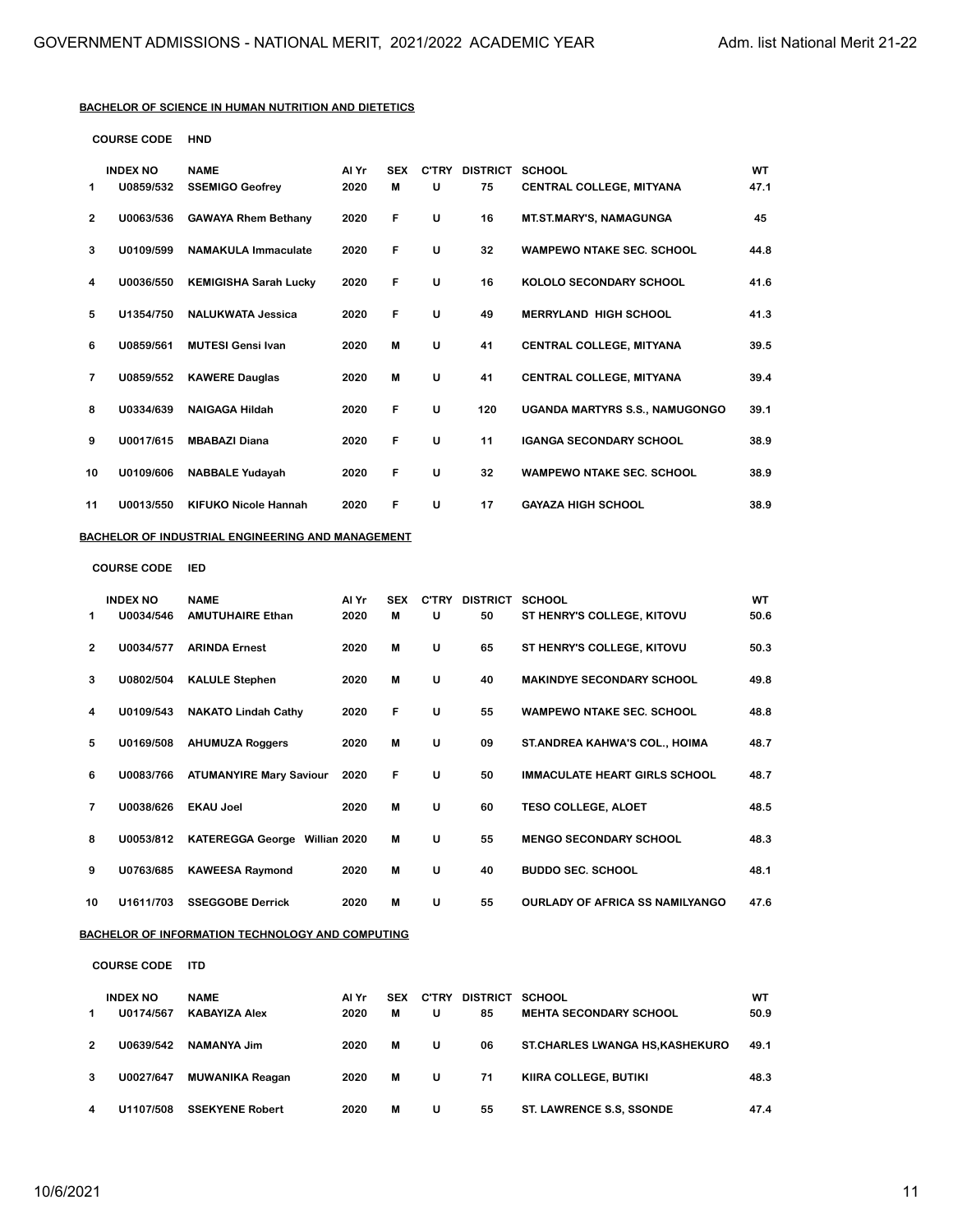| 5 | U3263/655 | <b>AUMA Mary Christine</b> | 2020 | F | U | 58  | <b>MAKERERE COLLEGE SCHOOL</b> | 47.1 |
|---|-----------|----------------------------|------|---|---|-----|--------------------------------|------|
| 6 | U0018/808 | LUBOWA Ben                 | 2020 | м | U | 42  | <b>JINJA SECONDARY SCHOOL</b>  | 46.6 |
|   | U0052/683 | <b>NUWAGIRA Hannington</b> | 2020 | M | U | 103 | <b>MBARARA HIGH SCHOOL</b>     | 46.4 |
| 8 | U0053/829 | <b>MAGALA Reuben</b>       | 2020 | М | U | 55  | <b>MENGO SECONDARY SCHOOL</b>  | 46.3 |
| 9 | U0417/501 | <b>HAWARD Felix</b>        | 2020 | M | U | 43  | LUZIRA S.S.S.                  | 46.2 |

**BACHELOR OF SCIENCE IN SPORTS AND LEISURE MANAGEMENT**

**COURSE CODE LMD**

|              | <b>INDEX NO</b> | <b>NAME</b>                  | Al Yr | <b>SEX</b> | <b>C'TRY</b> | <b>DISTRICT</b> | <b>SCHOOL</b>                          | <b>WT</b> |
|--------------|-----------------|------------------------------|-------|------------|--------------|-----------------|----------------------------------------|-----------|
| 1            | U1656/504       | <b>NANKUKIRE Victor Paul</b> | 2020  | м          | U            | 132             | <b>VINE HIGH SCHOOL</b>                | 44.4      |
| $\mathbf{2}$ | U1288/595       | <b>MUNGUFENI Jonathan</b>    | 2020  | M          | U            | 74              | <b>MBOGO MIXED SEC SCHOOL</b>          | 44        |
| 3            | U0034/590       | <b>LUBYAYI Peter</b>         | 2020  | м          | U            | 101             | ST HENRY'S COLLEGE, KITOVU             | 43.4      |
| 4            | U1656/580       | <b>KAMUGABIRWE Innocent</b>  | 2020  | м          | U            | 37              | <b>VINE HIGH SCHOOL</b>                | 43        |
| 5            | U1611/913       | <b>NAMBI Gillian</b>         | 2020  | F          | U            | 90              | <b>OURLADY OF AFRICA SS NAMILYANGO</b> | 42.9      |
| 6            | U2032/667       | <b>NAHYEMA Jet</b>           | 2020  | F          | U            | 37              | <b>SEETA HIGH SCHOOL-MUKONO</b>        | 42.9      |
| 7            | U0065/692       | <b>OPIO Elly</b>             | 2020  | м          | U            | 136             | NDEJJE SECONDARY SCHOOL                | 42.8      |
| 8            | U1611/857       | <b>ASIO Sharon Lydia</b>     | 2020  | F          | U            | 106             | <b>OURLADY OF AFRICA SS NAMILYANGO</b> | 42.8      |
| 9            | U1611/919       | <b>NASOLO Nazira</b>         | 2020  | F          | U            | 69              | <b>OURLADY OF AFRICA SS NAMILYANGO</b> | 42.7      |
| 10           | U1611/830       | <b>AFOYORWOTH Esther</b>     | 2020  | F          | U            | 43              | <b>OURLADY OF AFRICA SS NAMILYANGO</b> | 42.7      |
| 11           | U0009/515       | <b>ATUHAIRE Christine</b>    | 2020  | F          | U            | 112             | <b>BWERANYANGI GIRLS' SCHOOL</b>       | 42.6      |
| 12           | U0861/505       | <b>NANKINGA Angella</b>      | 2020  | F          | U            | 55              | <b>MUGWANYA SUMMIT COLLEGE</b>         | 42.6      |

#### **BACHELOR OF MICRO FINANCE**

**COURSE CODE MFD INDEX NO NAME Al Yr SEX C'TRY DISTRICT SCHOOL WT U1664/738 NAKUYA Flavia 2020 F U 120 ST. MARK'S SS NAMAGOMA 47.7 U2373/511 NAMULINDWA Mary 2020 F U 55 MOTHERLAND ACADEMY 46 U2229/501 HUSUNA Fathuma 2020 F U 43 LUMA EASTERN COLLEGE, BUSIA 45.5 U0717/535 NABAWANGA Getrude 2020 F U 85 BISHOP NKOYOYO SS, MATALE 45.4 U2546/503 BABIRYE Grace 2020 F U 75 PRIDE COLLEGE SCHOOL MPIGI 44.7 U3941/506 LUYIMA Martin Jonathan 2020 M U 42 ST. CYPRIAN HIGH SCHOOL, KYABAKADDE44.4 U1509/501 MBABAZI Fatumah 2020 F U 16 COMPREHENSIVE COLLEGE KITETIKKA 43.7 U2146/704 TUMWEBAZE Immaculate 2020 F U 131 CITIZEN'S SECONDARY SCHOOL 43.4 U1879/928 HIISA Micah 2020 M U 11 JINJA PROGRESSIVE SS 43.4**

**BACHELOR OF PROCUREMENT AND LOGISTICS MANAGEMENT**

**COURSE CODE PLD**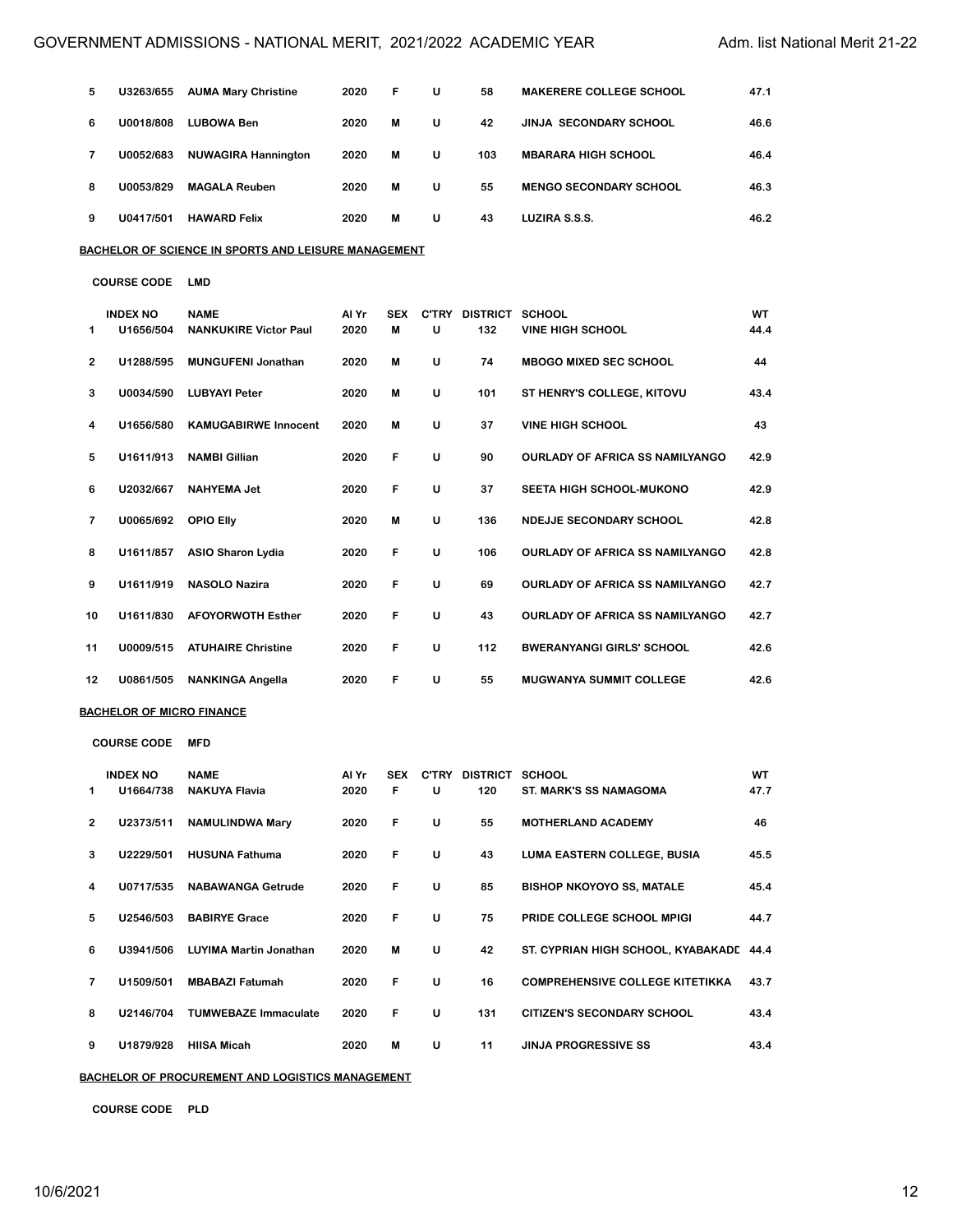| 1  | <b>INDEX NO</b><br>U0923/501 | <b>NAME</b><br><b>TUHAIRWE Barbrah</b>                               | Al Yr<br>2020 | <b>SEX</b><br>F | U | C'TRY DISTRICT SCHOOL<br>65 | ST KIZITO HIGH SCH., NAMUGONGO          | WT<br>44.9 |
|----|------------------------------|----------------------------------------------------------------------|---------------|-----------------|---|-----------------------------|-----------------------------------------|------------|
| 2  | U0004/537                    | <b>NAMUBIRU Precious Tannah 2020</b>                                 |               | F               | U | 55                          | KING'S COLLEGE, BUDO                    | 44         |
| з  | U0060/552                    | <b>MWESIGYE Martha Mirembe</b> 2020                                  |               | F               | U | 103                         | TRINITY COLLEGE, NABBINGO               | 43.6       |
| 4  | U0061/530                    | <b>KICONCO Anita Patience</b>                                        | 2020          | F               | U | 117                         | <b>NABISUNSA GIRLS' SCHOOL</b>          | 43.6       |
| 5  | U2032/525                    | <b>NAJJEMBA Josephine</b>                                            | 2020          | F               | U | 55                          | <b>SEETA HIGH SCHOOL-MUKONO</b>         | 43         |
| 6  | U2032/661                    | <b>NABAWEESI Eliza Nissel</b>                                        | 2020          | F               | U | 42                          | SEETA HIGH SCHOOL-MUKONO                | 42.8       |
| 7  | U0068/631                    | <b>MUGASHA Andrew</b>                                                | 2020          | M               | U | 37                          | <b>NTARE SCHOOL</b>                     | 42.8       |
| 8  | U0083/618                    | AGASHA Aturinda Belinda                                              | 2020          | F               | U | 103                         | <b>IMMACULATE HEART GIRLS SCHOOL</b>    | 42.6       |
| 9  | U0083/645                    | <b>AMPAIRE Bonny</b>                                                 | 2020          | F               | U | 37                          | <b>IMMACULATE HEART GIRLS SCHOOL</b>    | 42.4       |
|    |                              | BACHELOR OF SCIENCE TECHNOLOGY(PHYSICS)                              |               |                 |   |                             |                                         |            |
|    | <b>COURSE CODE</b>           | <b>PTD</b>                                                           |               |                 |   |                             |                                         |            |
| 1  | <b>INDEX NO</b><br>U2739/536 | <b>NAME</b><br><b>SSERUNKUMA Muhamud</b>                             | Al Yr<br>2020 | <b>SEX</b><br>M | U | C'TRY DISTRICT SCHOOL<br>55 | ST. GEORGE HIGH SCHOOL, WAKISO          | WT<br>42.9 |
| 2  | U3569/519                    | <b>IBERUT Joseph</b>                                                 | 2020          | M               | U | 22                          | LIGHT ACADEMY SECONDARY SCHOOL          | 41.7       |
| 3  | U0859/678                    | <b>SSEKIZIYIVU William</b>                                           | 2020          | M               | U | 16                          | <b>CENTRAL COLLEGE, MITYANA</b>         | 40.6       |
| 4  | U0013/521                    | <b>KICONCO Kristiana</b>                                             | 2020          | F               | U | 46                          | <b>GAYAZA HIGH SCHOOL</b>               | 40.4       |
| 5  | U2146/675                    | NSHUMBUSHANO Joshua                                                  | 2019          | M               | U | 133                         | CITIZEN'S SECONDARY SCHOOL              | 39.8       |
| 6  | U0802/518                    | NSAMBA Medi                                                          | 2020          | м               | U | 33                          | <b>MAKINDYE SECONDARY SCHOOL</b>        | 38.4       |
| 7  | U0513/511                    | <b>MUTEBI Andrew</b>                                                 | 2020          | М               | U | 23                          | <b>KANJUKISS</b>                        | 38.1       |
| 8  | U0801/529                    | AHEEBWA Linda Prima                                                  | 2020          | F               | U | 112                         | <b>NAALYA SEC. SCHOOL , KAMPALA</b>     | 38.1       |
| 9  | U0077/531                    | <b>ASASIRA Daisy Confidence</b>                                      | 2020          | F               | U | 123                         | <b>GOMBE SECONDARY SCHOOL</b>           | 37.9       |
| 10 | U0064/594                    | <b>TUMWEBAZE Timothy</b>                                             | 2020          | M               | U | 12                          | <b>NAMILYANGO COLLEGE</b>               | 37.7       |
| 11 | U0083/777                    | <b>KABUGHO Bridget</b>                                               | 2020          | F               | U | 21                          | <b>IMMACULATE HEART GIRLS SCHOOL</b>    | 37.7       |
| 12 | U1223/755                    | <b>MWALAKHA Job</b>                                                  | 2020          | M               | U | 121                         | <b>SEETA HIGH SCHOOL</b>                | 37.4       |
|    |                              | <u>BACHELOR OF SCIENCE IN SURVEYING AND LAND INFORMATION SYSTEMS</u> |               |                 |   |                             |                                         |            |
|    | <b>COURSE CODE</b>           | <b>SLD</b>                                                           |               |                 |   |                             |                                         |            |
|    | <b>INDEX NO</b>              | <b>NAME</b>                                                          | Al Yr         | <b>SEX</b>      |   | C'TRY DISTRICT SCHOOL       |                                         | WT         |
| 1  | U2381/501                    | <b>TUMUSIIME Joel Azur</b>                                           | 2020          | M               | U | 55                          | <b>RINES SECONDARY SCHOOL</b>           | 52.4       |
| 2  | U1418/508                    | <b>SSEMAKULA Mark</b>                                                | 2020          | M               | U | 75                          | <b>MITYANA STANDARD SEC.SCH.</b>        | 52.2       |
| 3  | U3941/518                    | <b>ATIAT Pauline</b>                                                 | 2020          | F               | U | 42                          | ST. CYPRIAN HIGH SCHOOL, KYABAKADD 51.3 |            |
| 4  | U0956/829                    | <b>ENAMU Simon</b>                                                   | 2020          | M               | U | 14                          | <b>NAMIREMBE HILLSIDE S.S.</b>          | 50.6       |
| 5  | U0860/514                    | <b>KIGGUNDU Ratib</b>                                                | 2020          | M               | U | 55                          | KINAAWA HIGH SCHOOL, MUGONGO            | 50.5       |
| 6  | U0860/513                    | <b>JUUKO Wahab</b>                                                   | 2020          | М               | U | 55                          | KINAAWA HIGH SCHOOL, MUGONGO            | 50.4       |
| 7  | U2929/622                    | <b>OGWOK Trevor</b>                                                  | 2020          | M               | U | 08                          | SEETA H/S GREEN CAMPUS, MUKONO          | 50.3       |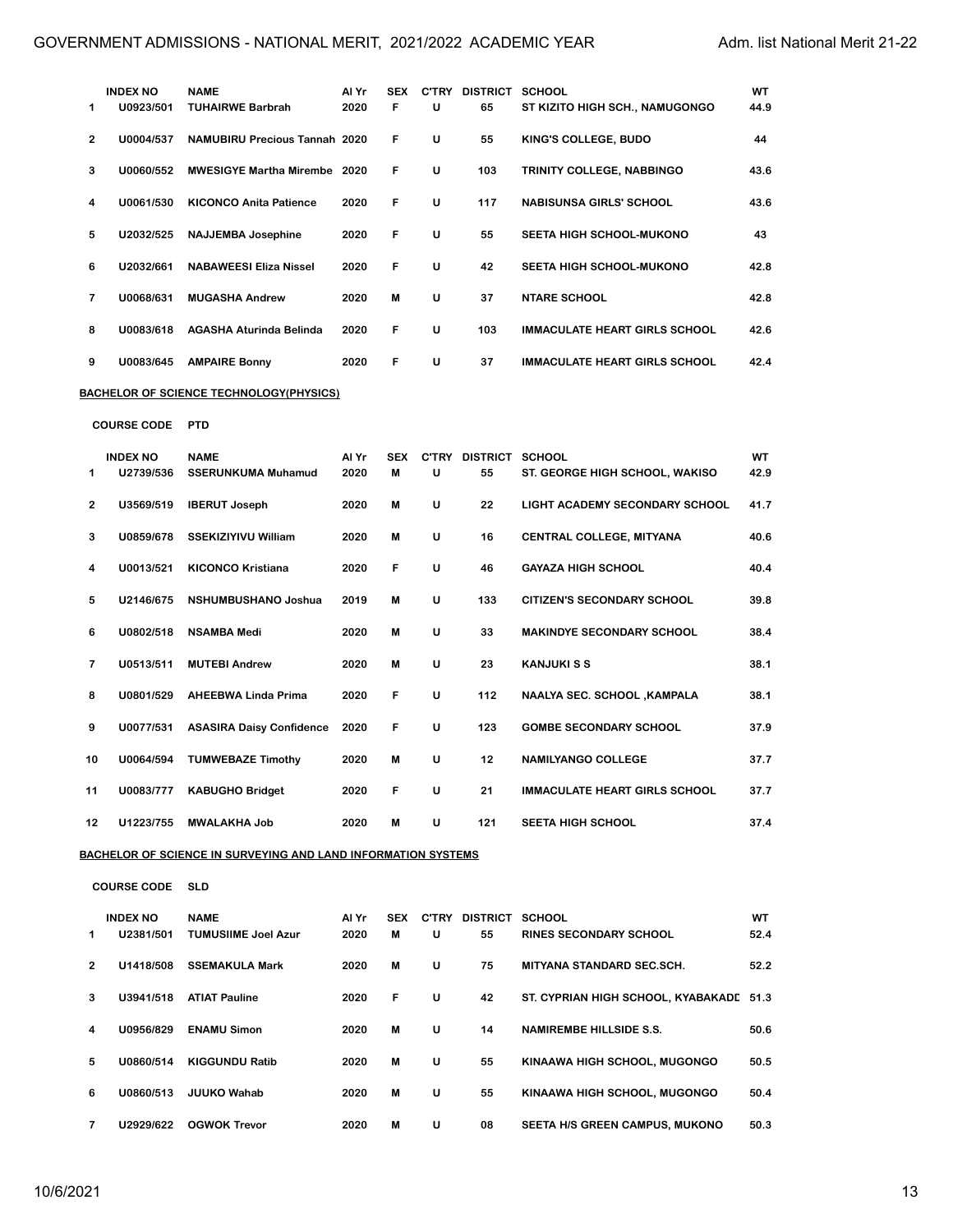| 8  | U1661/646                    | <b>TUMUKWASIBWE Amon</b>                                           | 2020          | M               | U | 65                          | <b>ALLIANCE SECONDARY SCHOOL</b>    | 50.1       |
|----|------------------------------|--------------------------------------------------------------------|---------------|-----------------|---|-----------------------------|-------------------------------------|------------|
| 9  | U0391/501                    | <b>MWEBAZA Joshua</b>                                              | 2020          | M               | U | 55                          | ST.JOSEPH'S S S, NAGGALAMA          | 49.9       |
| 10 | U0391/504                    | <b>OLANDO Edward</b>                                               | 2020          | M               | U | 54                          | ST.JOSEPH'S S S, NAGGALAMA          | 49.9       |
|    |                              | BACHELOR OF SCIENCE IN TEXTILE AND CLOTHING TECHNOLOGY             |               |                 |   |                             |                                     |            |
|    | <b>COURSE CODE</b>           | <b>TCD</b>                                                         |               |                 |   |                             |                                     |            |
| 1  | <b>INDEX NO</b><br>U0839/501 | <b>NAME</b><br><b>TUSIIME Nicholas Bagamba</b>                     | Al Yr<br>2020 | <b>SEX</b><br>M | U | C'TRY DISTRICT SCHOOL<br>55 | ALLIANCE HIGH SCHOOL, NANSANA       | WT<br>48.2 |
| 2  | U0175/501                    | <b>AHABYONA Stephen</b>                                            | 2020          | M               | U | 30                          | ST.MARY'S SEMINARY, FORTPORTAL      | 47.3       |
| 3  | U0034/545                    | <b>AMAZA Ronald</b>                                                | 2020          | м               | U | 01                          | ST HENRY'S COLLEGE, KITOVU          | 45.9       |
| 4  | U0391/511                    | <b>GABANGULWA James Jonnal 2020</b>                                |               | M               | U | 85                          | ST.JOSEPH'S S S, NAGGALAMA          | 45.6       |
| 5  | U0038/671                    | <b>OLUGAI Wilson Brian</b>                                         | 2020          | M               | U | 53                          | <b>TESO COLLEGE, ALOET</b>          | 45.6       |
| 6  | U1286/502                    | AKANYAMBA Joab                                                     | 2020          | M               | U | 12                          | <b>KISUBI MAPEERA S S</b>           | 45.5       |
| 7  | U0002/520                    | <b>BYAMUKAMA Eliot</b>                                             | 2020          | M               | U | 65                          | <b>IBANDA SECONDARY SCHOOL</b>      | 45.5       |
| 8  | U0034/575                    | <b>AINOMUGISHA Edmund</b>                                          | 2020          | M               | U | 65                          | ST HENRY'S COLLEGE, KITOVU          | 44.7       |
| 9  | U0034/580                    | <b>GODWILL Honest Barack</b>                                       | 2020          | M               | U | 37                          | ST HENRY'S COLLEGE, KITOVU          | 44.6       |
| 10 | U0391/553                    | <b>OROMBI Luke Henry</b>                                           | 2020          | M               | U | 99                          | ST.JOSEPH'S S S, NAGGALAMA          | 44.5       |
|    |                              | <u>BACHELOR OF VOCATIONAL STUDIES IN ARTS AND DESIGN EDUCATION</u> |               |                 |   |                             |                                     |            |
|    | <b>COURSE CODE</b>           | <b>VAD</b>                                                         |               |                 |   |                             |                                     |            |
| 1  | <b>INDEX NO</b><br>U0055/502 | <b>NAME</b><br>LWANYAGA Andrew Njakasi                             | Al Yr<br>2020 | <b>SEX</b><br>м | U | C'TRY DISTRICT SCHOOL<br>42 | <b>BISHOP'S SEC. SCHOOL, MUKONO</b> | WT<br>41.9 |
| 2  | U0859/657                    | <b>LUBUULWA Jude</b>                                               | 2020          | M               | U | 75                          | CENTRAL COLLEGE, MITYANA            | 40.9       |
| 3  | U0856/524                    | NAJJUKA Sarah Shamirah                                             | 2020          | F               | U | 55                          | ST.ELIZABETH SEC.SCH. NKOOWE        | 40.7       |
| 4  | U0752/578                    | <b>JAKISA Emmanuel</b>                                             | 2019          | M               | U | 113                         | ST.NOA MAWAGALI SS, JINJA           | 40.4       |
| 5  | U0025/565                    | MUGOYA Raymond Nandhubi 2020                                       |               | M               | U | 04                          | KIBULI SECONDARY SCHOOL             | 40.4       |
| 6  | U0265/507                    | <b>ANKUNDA Daisy</b>                                               | 2020          | F               | U | 37                          | KIBUBURA GIRLS' SEC. SCHOOL         | 40.4       |
| 7  | U1223/733                    | <b>OMACHAR Denis</b>                                               | 2020          | M               | U | 32                          | <b>SEETA HIGH SCHOOL</b>            | 40.2       |
| 8  | U1223/533                    | <b>ATUHWERA Ivan</b>                                               | 2020          | M               | U | 112                         | <b>SEETA HIGH SCHOOL</b>            | 40.2       |
| 9  | U1611/760                    | KIWUWA Augustine Kulumba 2020                                      |               | M               | U | 55                          | OURLADY OF AFRICA SS NAMILYANGO     | 40.1       |
| 10 | U1828/602                    | <b>AMPUMURIZE Sheillah</b>                                         | 2020          | F               | U | 46                          | STANDARD COLLEGE NTUNGAMO           | 40.1       |
|    |                              |                                                                    |               |                 |   |                             |                                     |            |

**BACHELOR OF EDUCATION IN VOCATIONAL STUDIES ( HOME ECONOMICS)**

**COURSE CODE VHD**

| <b>INDEX NO</b> | <b>NAME</b>                | Al Yr | <b>SEX</b> | <b>C'TRY</b> | DISTRICT SCHOOL |                               | wт   |
|-----------------|----------------------------|-------|------------|--------------|-----------------|-------------------------------|------|
| U0048/690       | MPUNGU Juzan               | 2020  | м          | u            | 88              | MASAKA SECONDARY SCHOOL       | 35.1 |
|                 |                            |       |            |              |                 |                               |      |
| U0077/556       | <b>BUKENYA Ahmed Elias</b> | 2020  | м          | u            | 37              | <b>GOMBE SECONDARY SCHOOL</b> | 34.6 |